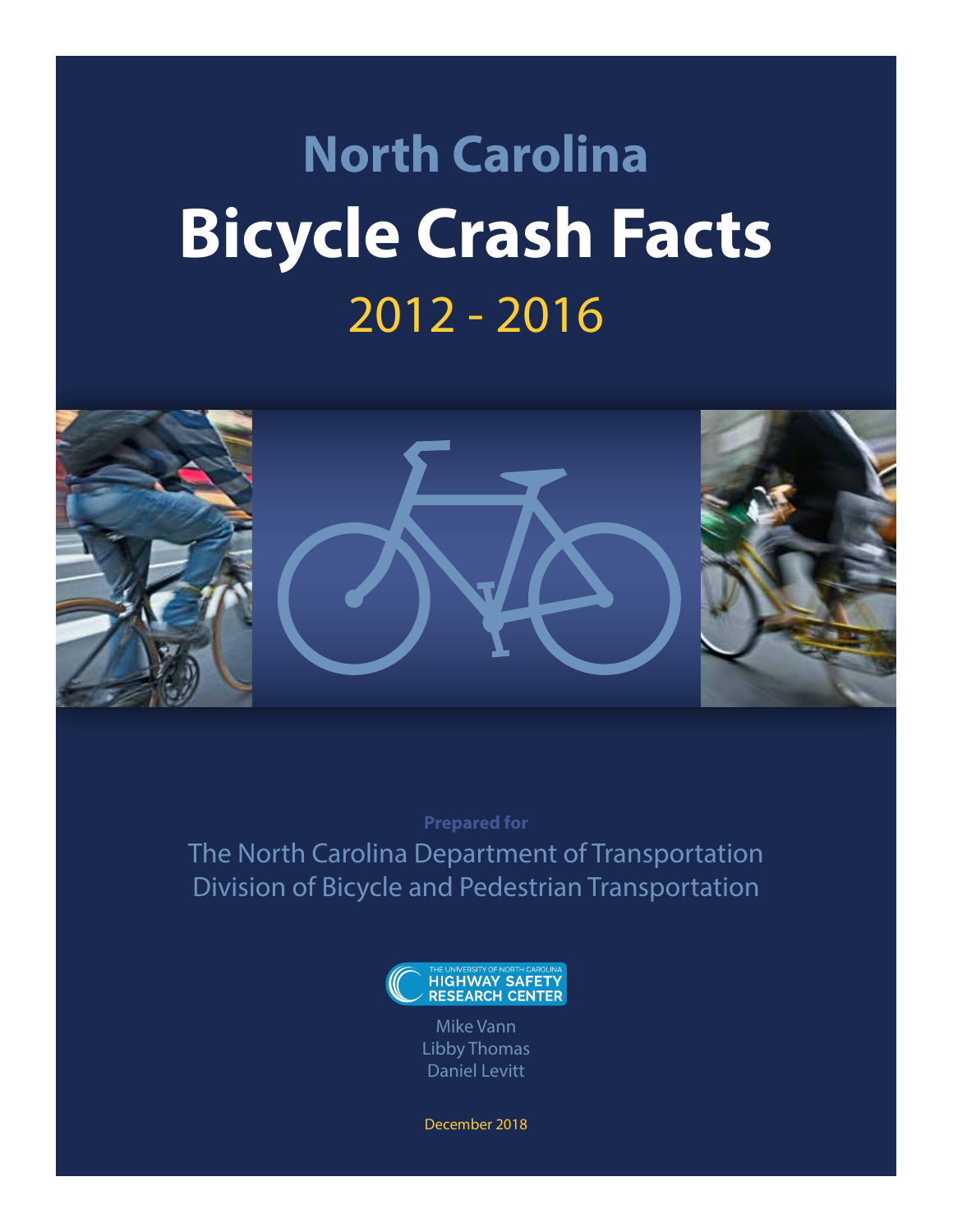# **North Carolina Bicycle Crash Facts 2012-2016**

Prepared for The North Carolina Department of Transportation Division of Bicycle and Pedestrian Transportation, Project RP 2017-42

Prepared by The University of North Carolina Highway Safety Research Center

Mike Vann Libby Thomas Daniel Levitt

December 2018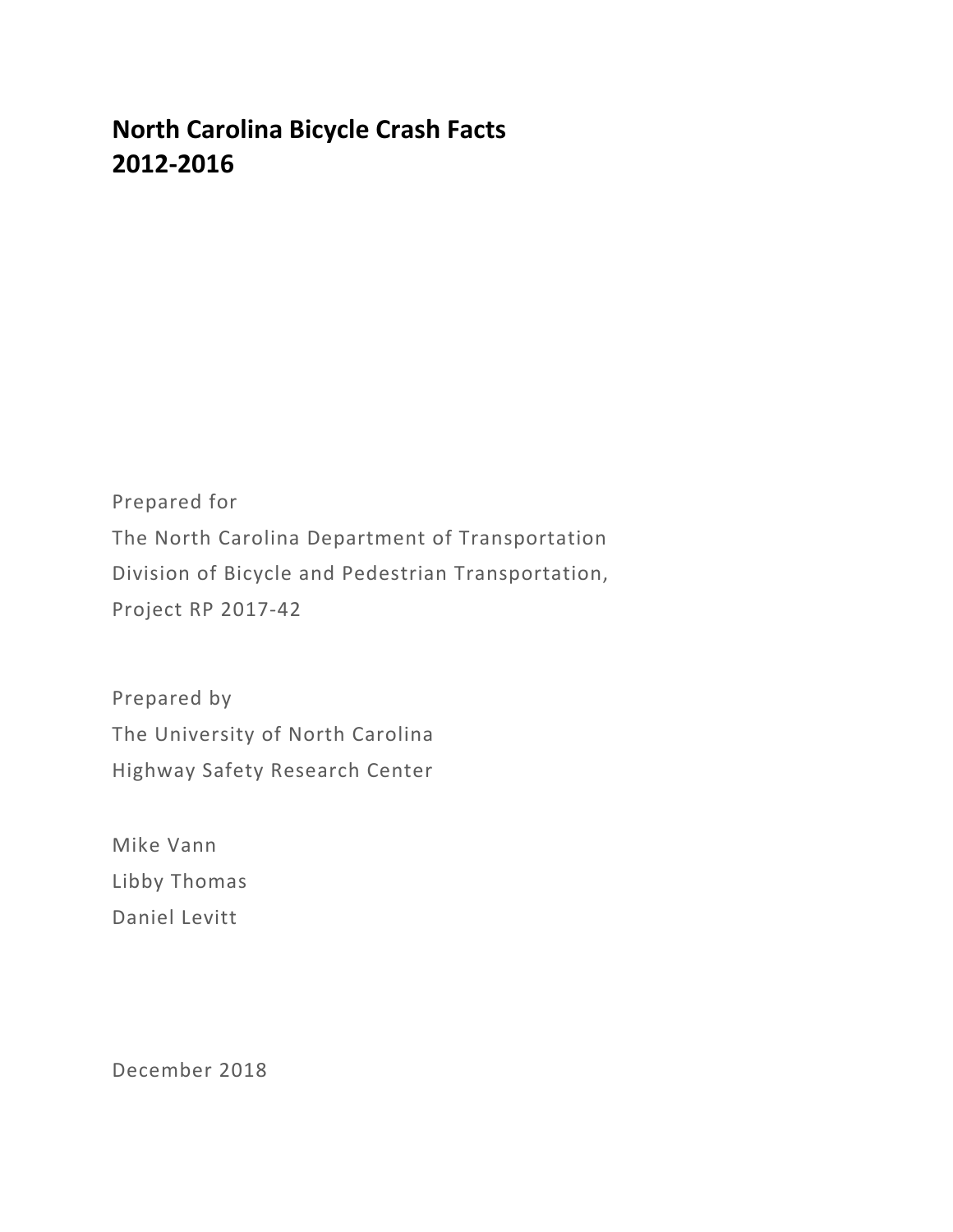## **Contents**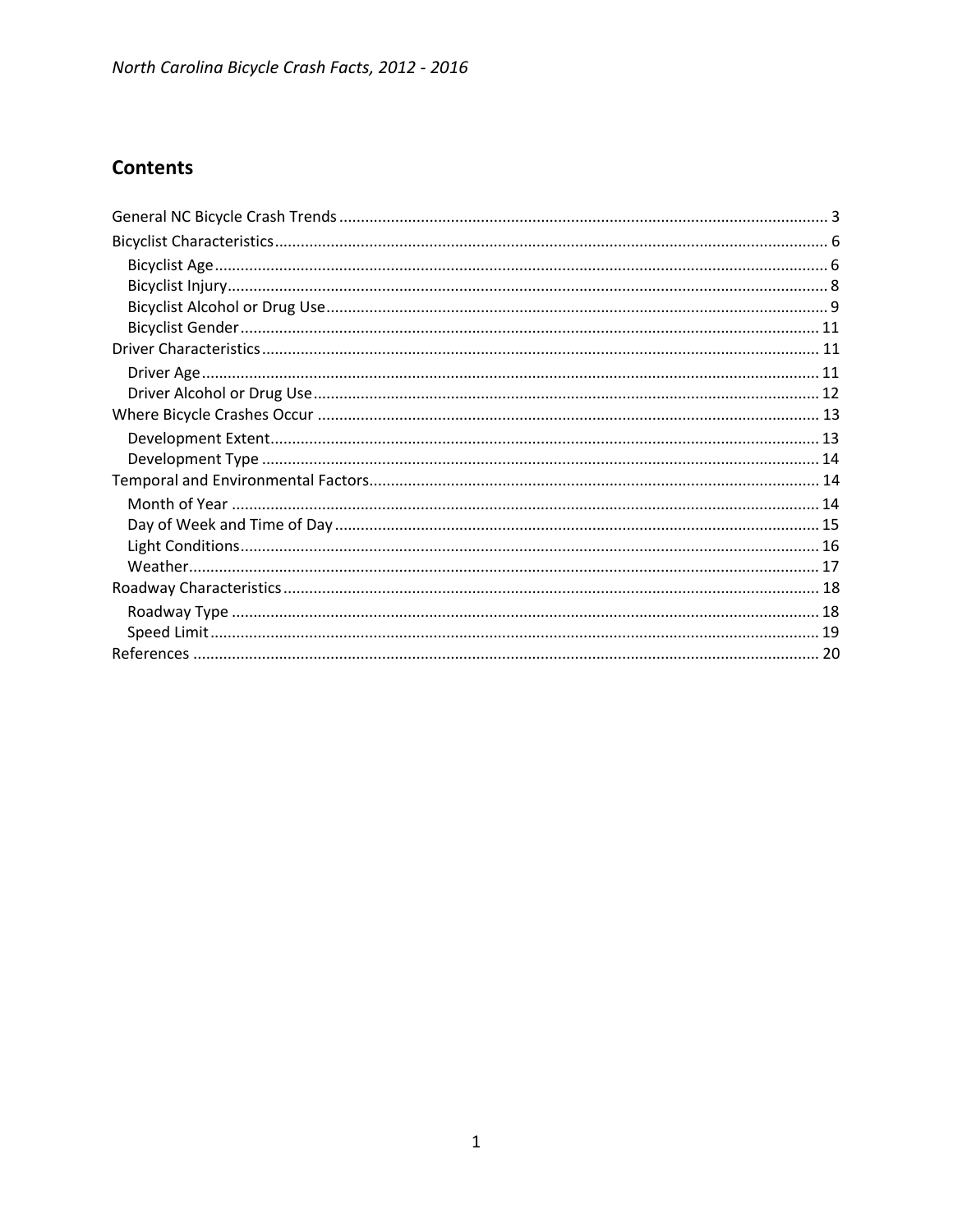## **Figures**

| Figure 10 Speed limits and severity of bicycle crashes (red markers indicate the percentage of |  |
|------------------------------------------------------------------------------------------------|--|
|                                                                                                |  |

## **Tables**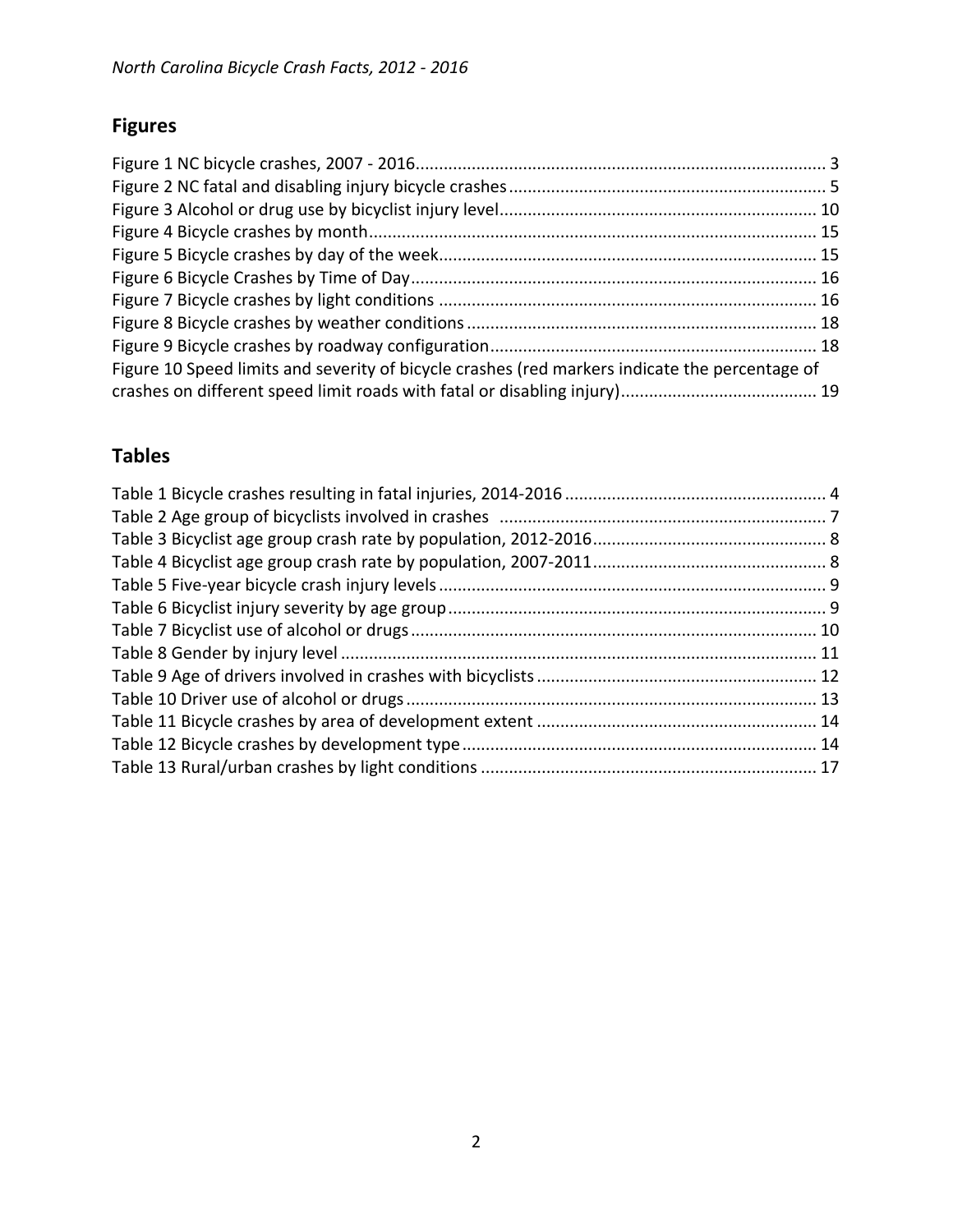## <span id="page-4-0"></span>**General NC Bicycle Crash Trends**

This report provides a summary of crash trends and crash-related factors (where, when, who was involved, and conditions present) for bicycle-motor vehicle crashes across the State. The information should help road safety practitioners, partners, and the public understand prevalent crash and injuryrelated factors. In turn, this understanding can help suggest a focus for potential treatment targets and road designs.

Between 2007 and 2016, 9,377 collisions between bicycles and motor vehicles were reported by North Carolina public safety agencies [\(Figure 1\)](#page-4-1). The ten-year trend in crashes has been somewhat mixed (up and down). Besides changes in exposure (less driving in 2009), changes in reporting data may have affected these numbers for 2009, 20[1](#page-4-2)3, 2014, and 2015, particularly from urban areas.<sup>1</sup> From the data available, the highest number of collisions for the entire 10-year period occurred in 2012 with 1,024; 2016 had 955. The five years between 2007 and 2011 averaged 940 reported crashes per year, while the five years between 2012 and 2016 averaged a similar 935 per year. Urban crashes accounted for 71 percent of the total over the 10 years while rural crashes were 29 percent, but these percentages are subject to change when more complete data are available.



<span id="page-4-1"></span>**Figure 1 NC bicycle crashes, 2007 - 2016** 

<span id="page-4-2"></span> <sup>1</sup> There may have been some anomalies in reporting of 2009 data for at least one urban jurisdiction, while 2013- 2015 data years may also have been affected by differences in crash reporting for one or more jurisdictions. In 2016, additional efforts were undertaken to identify all potential bicycle-motor vehicle crashes to help overcome these reporting differences but reported crash data are always subject to accuracy and completeness issues.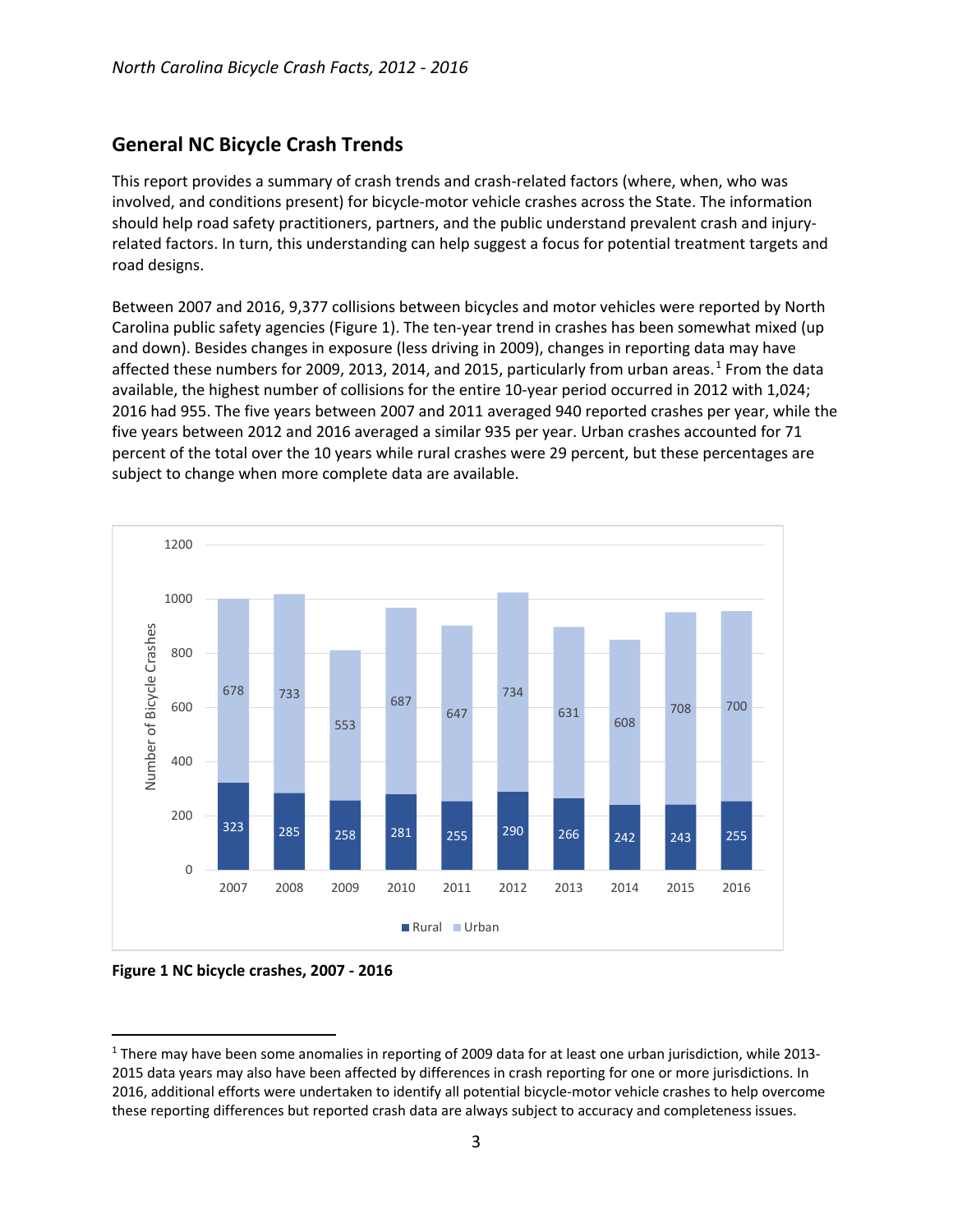Beginning in 2014, the research team began an effort to compile the total number of bicyclists killed and injured in crashes. The numbers of collisions involving multiple bicyclists is small, but identifying the precise numbers killed and injured is not always straight-forward. In some cases, a bicyclist may die within the 30-day period following a crash in which a fatality is assumed to be crash-related, but all the data may not be updated in time for inclusion in these records. This threshold on reporting may exclude if a person in a crash dies of injures received after 30 days. In other cases, there are errors or inconsistencies in the data that require further inspection to resolve. Despite these issues, our best efforts suggest that for the 2014-16 period, a total of 59 bicyclists were killed in the 2,756 total crashes over these years and included in the analyses below [\(Table 1\)](#page-5-1). No crashes were indicated to involve multiple bicyclist fatalities in this period.

| <b>Definitions</b>                                                                                                | 2014 | 2015 | 2016 | $3 - vrs$<br><b>Total</b> |
|-------------------------------------------------------------------------------------------------------------------|------|------|------|---------------------------|
| Crash Severity = Fatal (highest severity = one or more<br>persons in the crash were killed)                       | 17   | 24   | 17   | 59                        |
| <b>Total Number of Bicyclists Killed</b>                                                                          | 17   | 24   | 17   | 59                        |
| Bicyclist Injury Severity = Killed (first bicyclist in the<br>crash used in analyses, may not be fatally injured) | 17   | 23   | 17   | 58                        |
| Total Crashes - all severity included in these analyses                                                           | 850  | 951  | 955  | 2,756                     |

#### <span id="page-5-1"></span><span id="page-5-0"></span>**Table 1 Bicycle crashes resulting in fatal injuries, 2014-2016**

The remainder of this report focuses on crashes for the most recent five-year period. A total of 4,677 collisions were reported and identified from 2012 to 2016. Of these, 108 crashes involved bicyclist fatalities with another 194 crashes resulting in bicyclists receiving disabling type injuries per the reporting officers [\(Figure 2\)](#page-6-0). The lowest percentage of fatal crashes over the study period was observed in 2016. No crashes over the five years involved motorist fatalities, however five crashes caused disabling injuries for a motorist.

During 2016, the NC Department of Transportation revised the definition of A-type injuries from disabling to serious, and B-type injuries from evident to minor. This is a possible contributor to the rise in A-type injuries in 2016. These revised injury categories were likely phased in at different times across the many reporting jurisdictions in the state and were not in effect for the full year. Therefore, in the tables below, the labels of 'disabling injury' and 'evident injury' were applied to all 2016 A-type and Btype severity indications, respectively, as it cannot be determined which may have been reported under the updated severity definitions.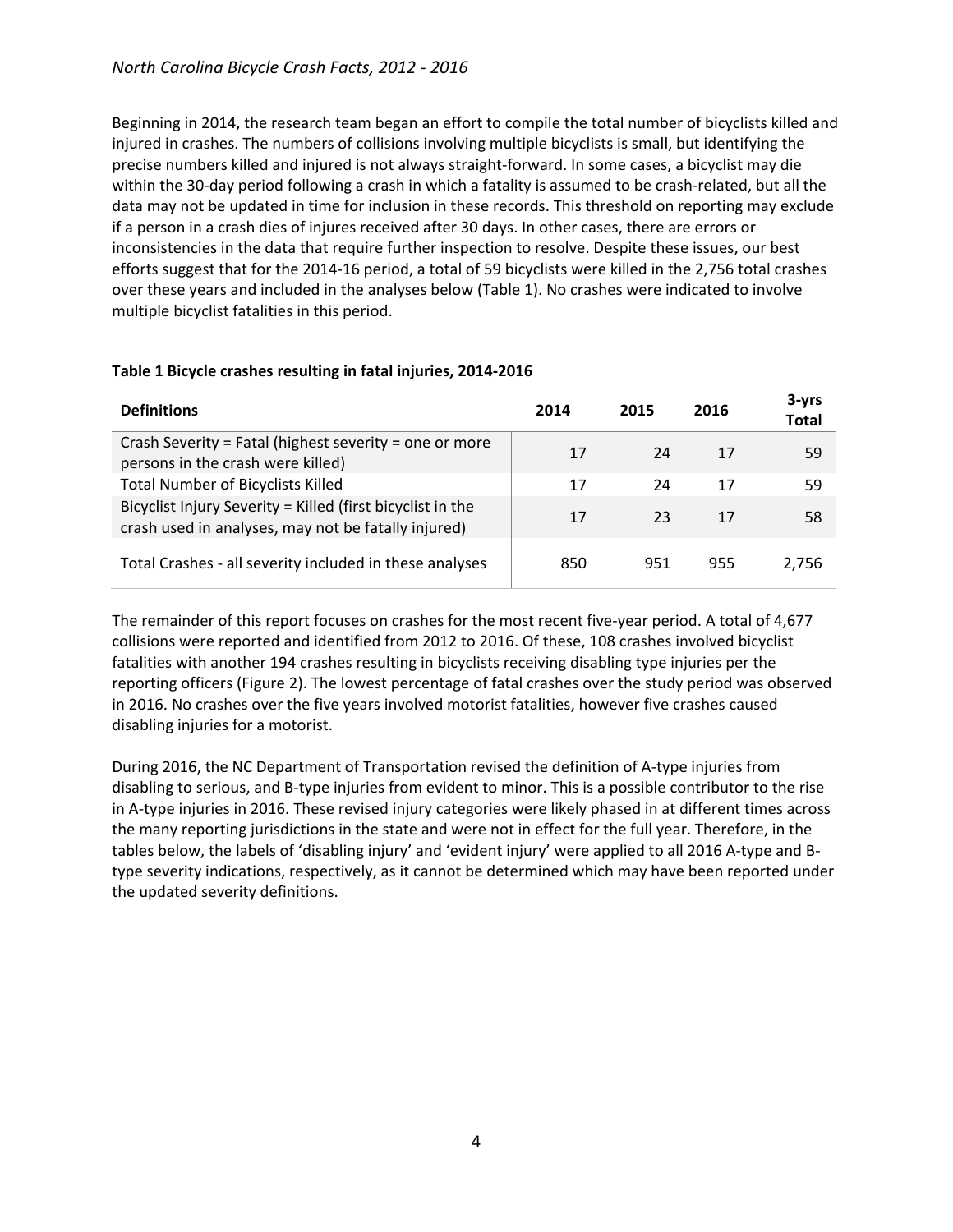

<span id="page-6-0"></span>**Figure 2 NC fatal and disabling injury bicycle crashes**

Apart from fluctuations in the number of crashes that is due to chance and reporting differences and changes, the amount and numbers of people riding, volumes of traffic, locations of riding, and characteristics of those locations tend to affect bicycle-motor vehicle collision frequencies. Behaviors of bicyclists and motorists also affect collision risk. We currently lack estimates on the amounts of riding by bicyclists in NC in different location types. Variation in year-to-year collisions may also be subject to such influences as weather trends and other factors that may affect the amount of riding. Another primary risk factor is motor vehicle traffic volumes, although the risk does not generally increase in a linear proportion to traffic volume. Traffic volumes have generally been increasing since 2008, so other factors may be helping to counter that trend in crash risk exposure. In addition, as mentioned above and in footnote 1, changes in crash reporting practices can sometimes contribute to variations in reported bicycle collisions, potentially leading to incorrect inferences about trends.

Crashes are officially reportable to the NC Division of Motor Vehicles (source of these data) if a fatality, injury, or at least \$1,000 property damage occurred. Note that the data in these reports, and behind the query tool on the [North Carolina Pedestrian and Bicycle Crash Data Tool](http://www.pedbikeinfo.org/pbcat_nc/_ped.cfm) website may include a small number of non-injury (or non-observed injury) collisions with low property damage that were not officially "reportable", but which had nevertheless been reported to the State Division of Motor Vehicles by local agencies. Non-reportable collisions may not be included in other State crash statistics. Because under-reporting of bicycle crashes is common, $<sup>2</sup>$  $<sup>2</sup>$  $<sup>2</sup>$  any collisions in the database that involved bicyclists</sup> were retained in these data. In addition, injuries, even serious injuries that led to visits to emergency departments or other medical facilities, are sometimes noted after the crash report is filed, but crash reports may not be updated with such information. Law enforcement officers make their best determinations of injury status using the KABCO scale (K, Killed; A-type, disabling/serious; B-type, evident/minor; C-type, possible; and O = no observable injury), but are typically not trained medically, and lack the diagnostic tools to make precise injury determinations.

<span id="page-6-1"></span> <sup>2</sup> Injury to Pedestrians and Bicyclists: An analysis based on hospital emergency department data. Report No. FHWA-RD-99-078. US Department of Transportation, Federal Highway Administration.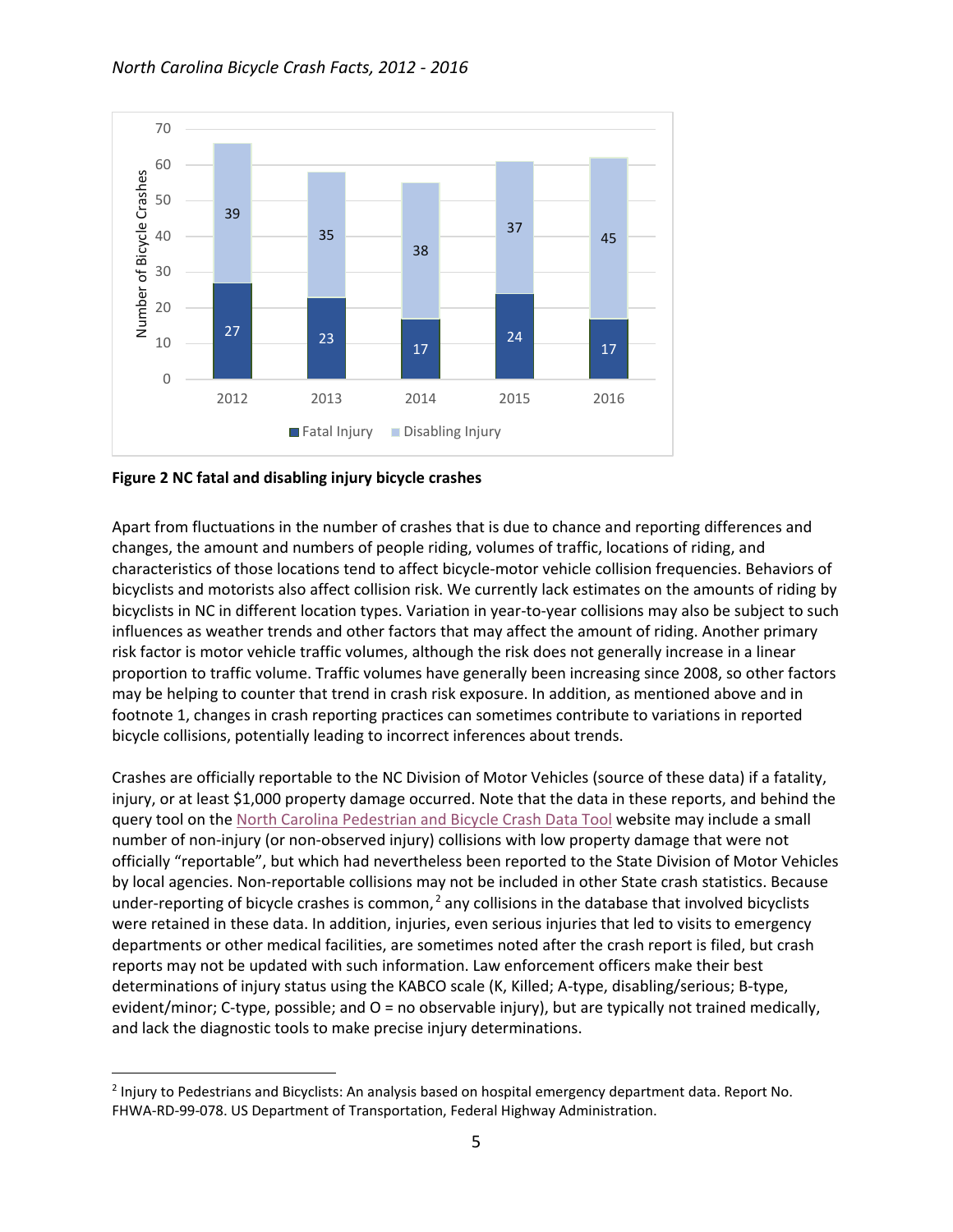As with all crash data, the reported numbers in the crash characteristics that follow undoubtedly reflect some error, including errors or gaps in reporting, as well as errors made during data entry and coding, but every effort has been made to ensure the highest quality and accuracy possible.<sup>[3](#page-7-2)</sup>

The remainder of this report summarizes the person, location types, time, environmental and roadway characteristics for the 4,673 bicycle-motor vehicle crashes reported statewide for 2012-2016. This information, and similar information developed for local communities, can aid in the targeting of resources and countermeasures to address bicycle safety problems. See the companion *North Carolina Bicycle Crash Types* summary report for descriptions of crash groups along with an analysis of the most common and injurious bicycle crash group in North Carolina. This specific crash information can also aid in identifying and developing appropriate treatments.

## <span id="page-7-0"></span>**Bicyclist Characteristics**

Although, as noted, there are a few crashes involving more than one bicyclist, the following characteristics are associated with the 'first' bicyclist reported on in the crash. The numbers and percentages in the tables below reflect the first bicyclist involved in the crash and exclude cases with missing data for the bicyclist.

## <span id="page-7-1"></span>**Bicyclist Age**

With year-to-year variability in the number and proportions of crashes by different ages, clear trends are difficult to decipher [\(Table 2\)](#page-8-0). (Age group intervals vary to show more detail for the younger age groups.) Over the entire five-year time period, the largest proportion of crashes involved the 50 to 59 year group (16%), followed by the 20 to 24-year group (14%), and the 40 to 49-year age group (13%). Crashes among children have fluctuated.

<span id="page-7-2"></span><sup>&</sup>lt;sup>3</sup> Note that each crash report was reviewed for the data described in these reports and available on the NCDOT-DBPT website for query. This review offered the opportunity to correct some coding errors.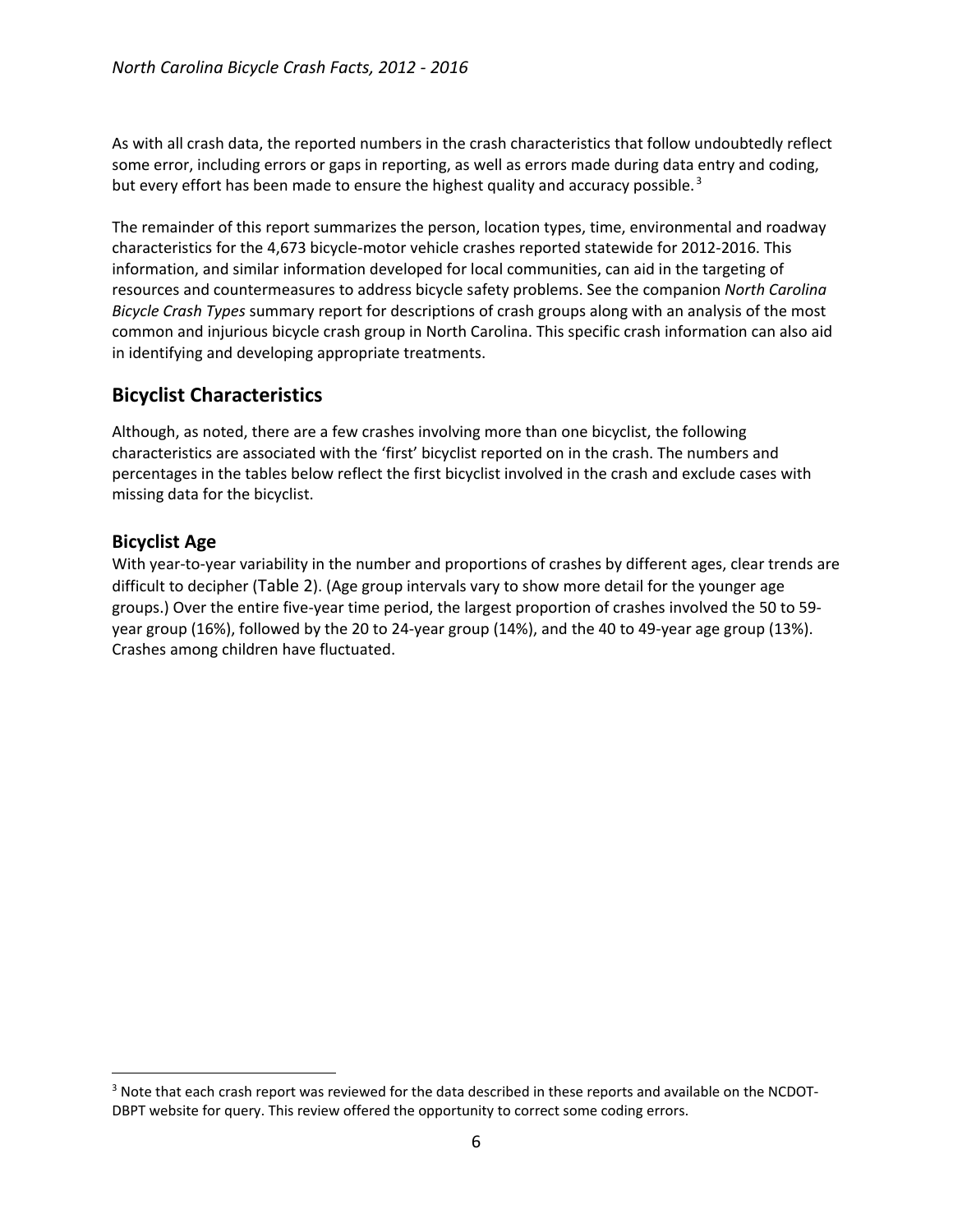| <b>Bicyclist age</b> | 2012                 | 2013  | 2014  | 2015           | 2016  | <b>Total</b>         |
|----------------------|----------------------|-------|-------|----------------|-------|----------------------|
|                      | 8                    | 13    | 13    | $\overline{7}$ | 5     | 46                   |
| $0 - 5$              | $0.8\%$ <sup>1</sup> | 1.5%  | 1.5%  | 0.8%           | 0.5%  | $1.0\%$ <sup>2</sup> |
|                      | 63                   | 57    | 52    | 59             | 55    | 286                  |
| $6 - 10$             | 6.3%                 | 6.4%  | 6.2%  | 6.4%           | 6.0%  | 6.2%                 |
| $11 - 15$            | 114                  | 93    | 86    | 105            | 86    | 484                  |
|                      | 11.3%                | 10.5% | 10.2% | 11.3%          | 9.3%  | 10.6%                |
|                      | 95                   | 97    | 92    | 100            | 90    | 474                  |
| 16-19                | 9.5%                 | 10.9% | 10.9% | 10.8%          | 9.8%  | 10.3%                |
| $20 - 24$            | 157                  | 121   | 109   | 109            | 132   | 628                  |
|                      | 15.6%                | 13.6% | 12.9% | 11.7%          | 14.3% | 13.7%                |
|                      | 87                   | 70    | 78    | 105            | 92    | 432                  |
| $25 - 29$            | 8.7%                 | 7.9%  | 9.2%  | 11.3%          | 10.0% | 9.4%                 |
| 30-39                | 106                  | 106   | 117   | 100            | 100   | 529                  |
|                      | 10.5%                | 12.0% | 13.8% | 10.8%          | 10.9% | 11.5%                |
| 40-49                | 147                  | 121   | 100   | 108            | 126   | 602                  |
|                      | 14.6%                | 13.6% | 11.8% | 11.6%          | 13.7% | 13.1%                |
| 50-59                | 144                  | 144   | 129   | 159            | 141   | 717                  |
|                      | 14.3%                | 16.2% | 15.3% | 17.1%          | 15.3% | 15.6%                |
| 60-69                | 61                   | 53    | 55    | 63             | 68    | 300                  |
|                      | 6.1%                 | 6.0%  | 6.5%  | 6.8%           | 7.4%  | 6.5%                 |
| $70+$                | 23                   | 12    | 13    | 13             | 25    | 86                   |
|                      | 2.3%                 | 1.4%  | 1.5%  | 1.4%           | 2.7%  | 1.9%                 |
| Total                | 1,005                | 887   | 845   | 928            | 920   | 4,585 $4$            |
|                      | 21.9% 3              | 19.3% | 18.4% | 20.2%          | 20.1% |                      |

<span id="page-8-0"></span>**Table 2 Age group of bicyclists involved in crashes [4](#page-8-1)**

Combining age categories into larger ranges gives a more in-depth picture of crash involvement by population. Over the 5-year study period, young adults age 16 to 34 have the highest crash rate per 10,000 residents in the state, while seniors over 65 have the lowest. The rate for children under 16 fell compared with the previous 5-year period (2007-2011) while the rates for the other groups remained nearly the same [\(Table 3](#page-9-1) an[d Table 4\)](#page-9-2). Analyses by population help to normalize trends according to population changes over time among the different age groups, but do not provide information about the amounts of riding among the different ages.)

<span id="page-8-1"></span><sup>&</sup>lt;sup>4</sup> In this and each subsequent table, the formatting is as follows:

The top row for each variable level is the count of crashes with that characteristic. The numbers in the bottom rows for each category are percentages of the yearly total.

 $1 =$  Row percent of column total

 $2$  = Row total percent of total

 $3 =$  Column total percent of total

 $4$  = Total includes total minus any cases with missing or unknown data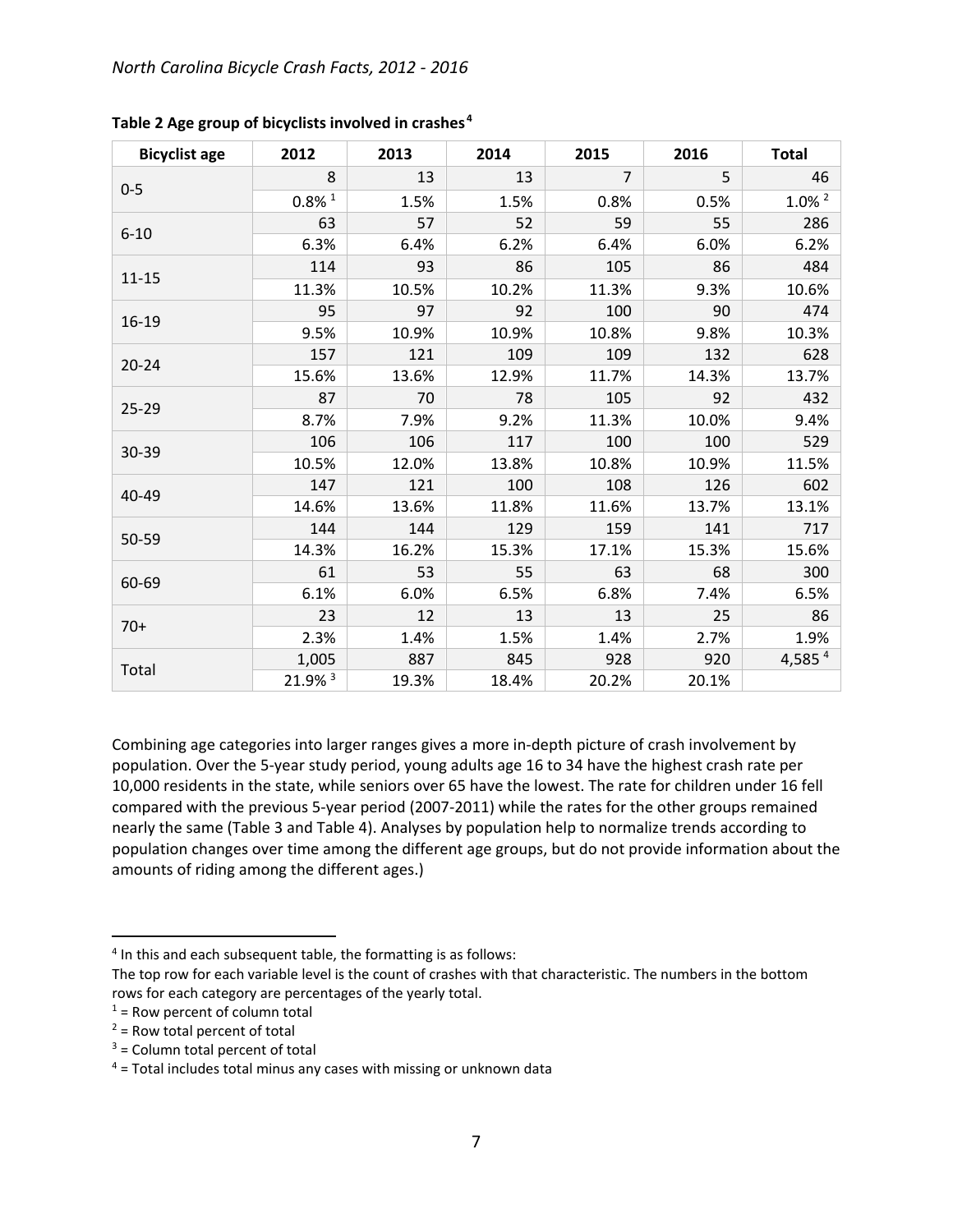| <b>Bicyclist age group</b> | <b>Total</b><br>crashes,<br>2012-2016 | Avg. 1-year<br>Count | July 2014 population<br>estimate <sup>5</sup> | Avg. yearly crash<br>rate / 10,000 |
|----------------------------|---------------------------------------|----------------------|-----------------------------------------------|------------------------------------|
| < 16                       | 816                                   | 163.2                | 2,038,703                                     | 0.8                                |
| 16-34                      | 1,829                                 | 365.8                | 2,538,336                                     | 1.4                                |
| 35-64                      | 1,749                                 | 349.8                | 3,914,087                                     | 0.9                                |
| $65+$                      | 184                                   | 36.8                 | 1,454,516                                     | 0.3                                |
| Total all ages             | 4,578                                 | 915.6                | 9,945,642                                     | 0.9                                |

#### <span id="page-9-1"></span>**Table 3 Bicyclist age group crash rate by population, 2012-2016**

<span id="page-9-2"></span>**Table 4 Bicyclist age group crash rate by population, 2007-2011**

| <b>Bicyclist age group</b> | <b>Total</b><br>crashes,<br>2007-2011 | Avg. 1-year<br>Count | July 2009 population<br>estimate | Avg. yearly crash<br>rate / 10,000 |
|----------------------------|---------------------------------------|----------------------|----------------------------------|------------------------------------|
| < 16                       | 1,057                                 | 211.4                | 2,009,421                        | 1.1                                |
| 16-34                      | 1,640                                 | 328.0                | 2,428,848                        | 1.4                                |
| 35-64                      | 1,803                                 | 360.6                | 3,792,541                        | 1.0                                |
| $65+$                      | 128                                   | 25.6                 | 1,204,586                        | 0.2                                |
| Total all ages             | 4,628                                 | 925.6                | 9,435,396                        | 1.0                                |

## <span id="page-9-0"></span>**Bicyclist Injury**

[Table 5](#page-10-1) shows the data for all five years of bicycle crashes.<sup>[6](#page-9-4)</sup> Bicycle crashes tend to be serious, with over 2 percent resulting in fatal injury over the study period. By comparison, around 0.5 percent of all motor vehicle crashes in NC result in fatal injuries. [7](#page-9-5) Additionally, over 4 percent of all bicycle crashes resulted in disabling (A-type) injuries over the five-year period. The sharp increase in unknown injury crashes in 2016 was the result of missing injury data from some municipalities.

<span id="page-9-3"></span> 5 Mid-period year population estimates were obtained for Tables 3 and 4 from North Carolina Office of State Budget and Management website[: https://files.nc.gov/ncosbm/demog/statesingleage\\_2010\\_2019.html.](https://files.nc.gov/ncosbm/demog/statesingleage_2010_2019.html) M

<span id="page-9-5"></span><span id="page-9-4"></span><sup>6</sup> Counts are of crashes with the severity of bicyclist injury reported for the 'first bicyclist'. <sup>7</sup> North Carolina 2016 Traffic Crash Facts:

<https://connect.ncdot.gov/business/DMV/DMV%20Documents/2016%20Crash%20Facts.pdf>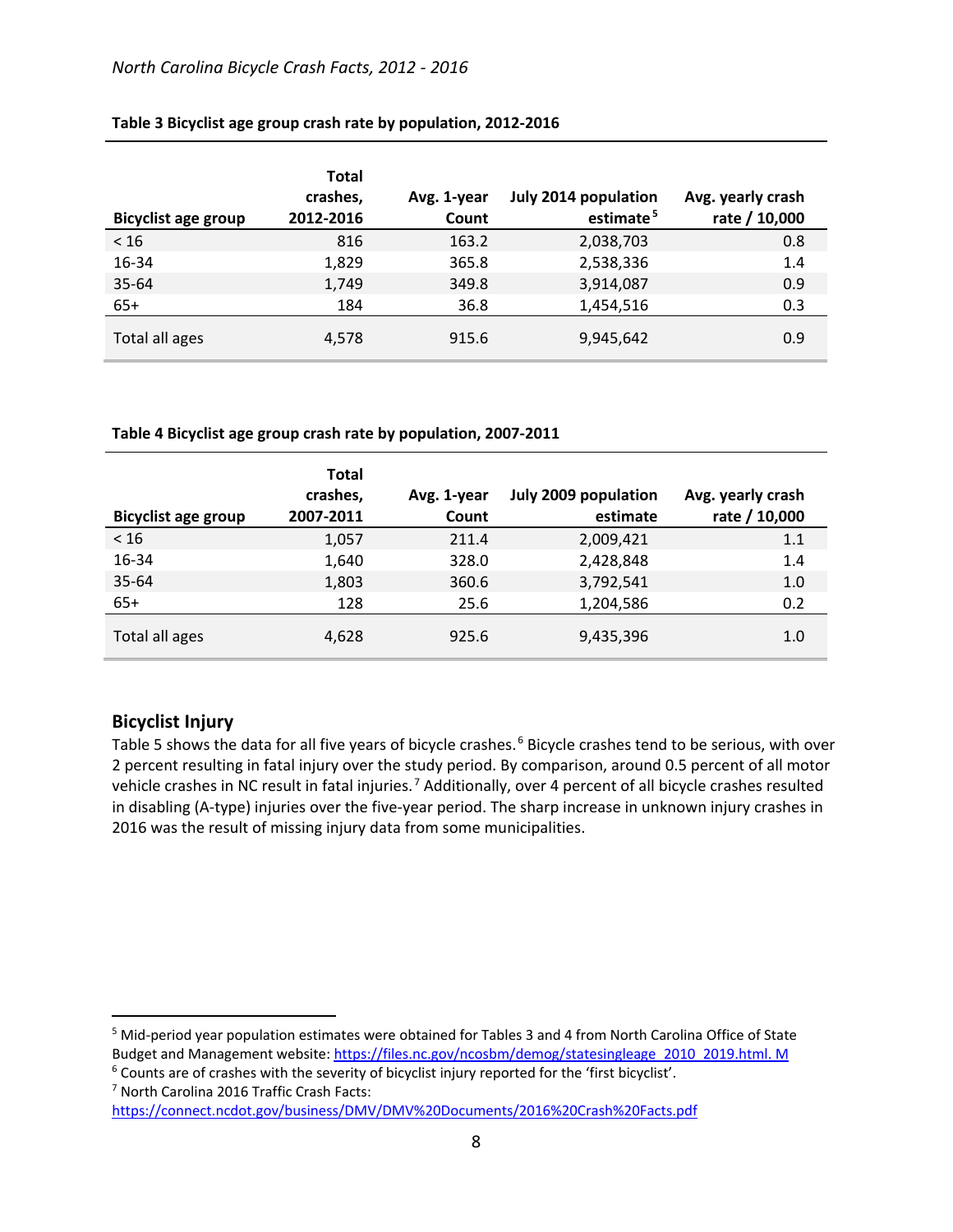| <b>Bicyclist injury</b> | 2012  | 2013  | 2014  | 2015  | 2016  | <b>Total</b> |
|-------------------------|-------|-------|-------|-------|-------|--------------|
|                         | 27    | 23    | 16    | 23    | 17    | 106          |
| K: Killed               | 2.6%  | 2.6%  | 1.9%  | 2.4%  | 1.8%  | 2.3%         |
| A: Disabling            | 39    | 35    | 38    | 37    | 45    | 194          |
| Injury                  | 3.8%  | 3.9%  | 4.5%  | 3.9%  | 4.7%  | 4.1%         |
| <b>B: Evident</b>       | 414   | 343   | 356   | 406   | 366   | 1,885        |
| Injury                  | 40.4% | 38.2% | 41.9% | 42.7% | 38.3% | 40.3%        |
| C: Possible             | 424   | 372   | 343   | 365   | 372   | 1,876        |
| Injury                  | 41.4% | 41.5% | 40.4% | 38.4% | 39.0% | 40.1%        |
|                         | 84    | 104   | 79    | 100   | 93    | 460          |
| O: No Injury            | 8.2%  | 11.6% | 9.3%  | 10.5% | 9.7%  | 9.8%         |
| Unknown                 | 36    | 20    | 18    | 20    | 62    | 156          |
| Injury                  | 3.5%  | 2.2%  | 2.1%  | 2.1%  | 6.5%  | 3.3%         |
|                         | 1,024 | 897   | 850   | 951   | 955   | 4,677        |
| Total                   | 21.9% | 19.2% | 18.2% | 20.3% | 20.4% |              |

<span id="page-10-1"></span>**Table 5 Five-year bicycle crash injury levels**

[Table 6](#page-10-2) shows the number and percent of bicyclists by age group who received fatal/disabling or evident/possible/no/unknown injuries. While adults age 35 to 64 account for around 38 percent of all crashes over the five-year period, they represent 51 percent of the most severe crashes. Bicyclists 65 and older also made up a higher percentage of fatal and disabling injury crashes compared to more minor crashes.

| <b>Bicyclist age group</b> | <b>Fatal or Disabling Injury</b> | Evident, Possible, No or<br><b>Unknown Injury</b> | <b>Total</b> |
|----------------------------|----------------------------------|---------------------------------------------------|--------------|
| < 16 years                 | 43                               | 773                                               | 816          |
|                            | 14.4%                            | 18.1%                                             | 17.8%        |
| 16-34                      | 81                               | 1,748                                             | 1,829        |
|                            | 27.2%                            | 40.8%                                             | 40.0%        |
|                            | 152                              | 1,597                                             | 1,749        |
| $35 - 64$                  | 51.0%                            | 37.3%                                             | 38.2%        |
|                            | 22                               | 162                                               | 184          |
| $65+$                      | 7.4%                             | 3.8%                                              | 4.0%         |
|                            | 298                              | 4,280                                             | 4,578        |
| Total                      | 6.5%                             | 93.5%                                             |              |

<span id="page-10-2"></span>**Table 6 Bicyclist injury severity by age group**

#### <span id="page-10-0"></span>**Bicyclist Alcohol or Drug Use**

According to the information available on police crash reports, alcohol and/or drug use was detected or suspected for over five percent of all bicyclists involved in crashes where this data was available [\(Table](#page-11-1)  [7\)](#page-11-1). Suspected alcohol or drug use does not confirm that alcohol or drugs were factors in the crash.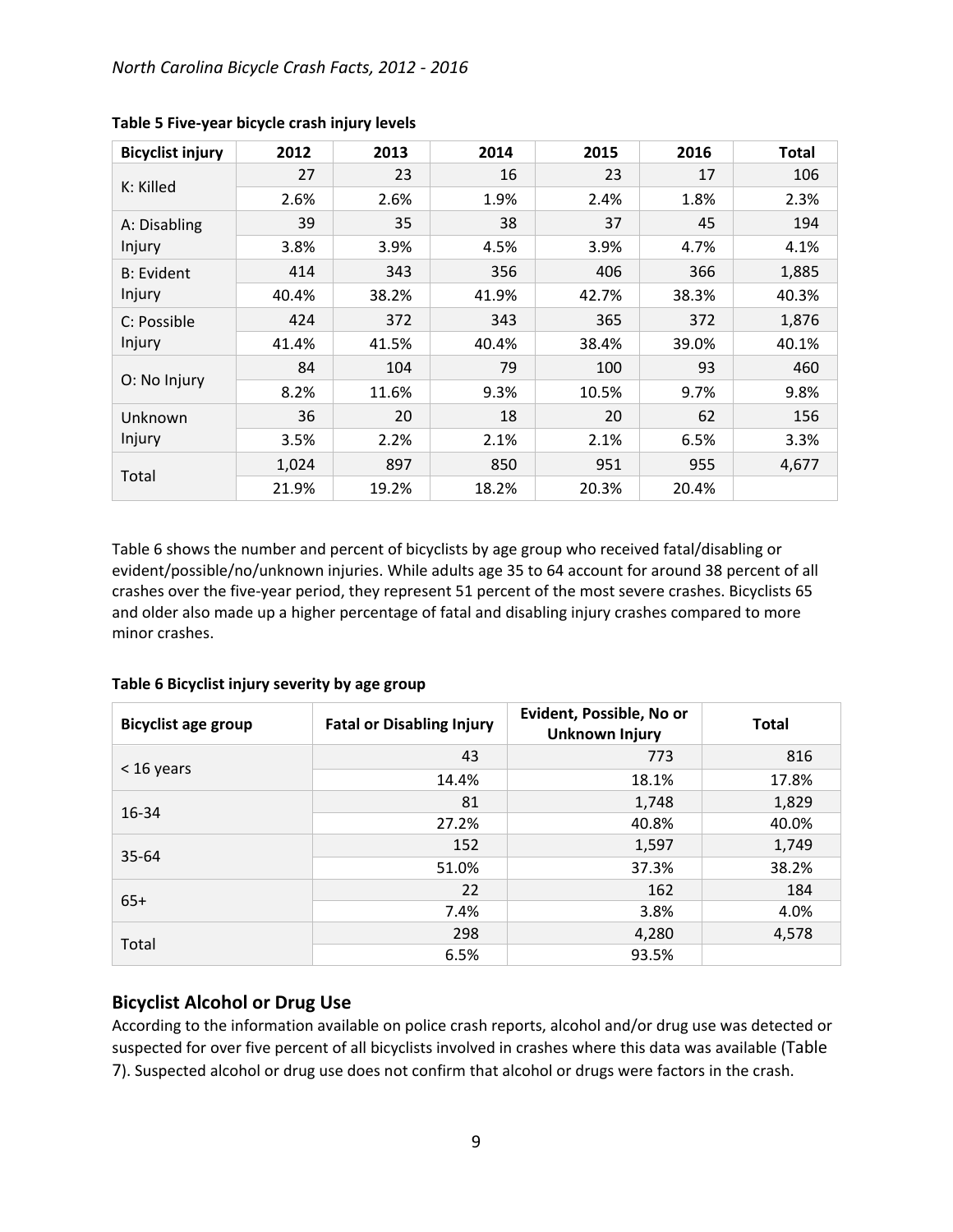Additionally, there are difficulties in detecting drug use and tests may not be available to measure all potentially impairing drugs or assess their possible influence on crashes.

| Bicyclist alcohol / drug<br>use suspected or<br>detected | 2012  | 2013           | 2014         | 2015         | 2016           | <b>Total</b> |
|----------------------------------------------------------|-------|----------------|--------------|--------------|----------------|--------------|
|                                                          | 904   | 812            | 779          | 872          | 854            | 4,221        |
| N <sub>o</sub>                                           | 90.5% | 91.6%          | 91.9%        | 92.5%        | 93.1%          | 91.9%        |
| <b>Alcohol and Drugs</b>                                 | 9     | 3              | 5            | $\Omega$     | $\mathbf{1}$   | 18           |
| <b>Impairment Suspected</b><br>or Detected               | 0.9%  | 0.3%           | 0.6%         | 0.0%         | 0.1%           | 0.4%         |
| Alcohol Impairment                                       | 52    | 45             | 40           | 47           | 38             | 222          |
| <b>Suspected or Detected</b>                             | 5.2%  | 5.1%           | 4.7%         | 5.0%         | 4.1%           | 4.8%         |
| Drug Impairment                                          | 3     | $\overline{2}$ | $\mathbf{1}$ | $\mathbf{1}$ | $\overline{2}$ | 9            |
| <b>Suspected or Detected</b>                             | 0.3%  | 0.2%           | 0.1%         | 0.1%         | 0.2%           | 0.2%         |
|                                                          | 31    | 24             | 23           | 23           | 22             | 123          |
| Unknown                                                  | 3.1%  | 2.7%           | 2.7%         | 2.4%         | 2.4%           | 2.7%         |
|                                                          | 999   | 886            | 848          | 943          | 917            | 4,593        |
| Total                                                    | 21.8% | 19.3%          | 18.5%        | 20.5%        | 20.0%          |              |

#### <span id="page-11-1"></span>**Table 7 Bicyclist use of alcohol or drugs**

Examining crashes where alcohol/drug use was reported by injury level shows that alcohol/drugindicated crashes are over-represented among those resulting in fatal or disabling injury [\(Figure 3\)](#page-11-0). While drug use was indicated in about 5 percent of evident or minor injury crashes (when use was suspected or known), alcohol and/or drug use was indicated in over 14 percent of fatal and disabling injury crashes.



<span id="page-11-0"></span>**Figure 3 Alcohol or drug use by bicyclist injury level**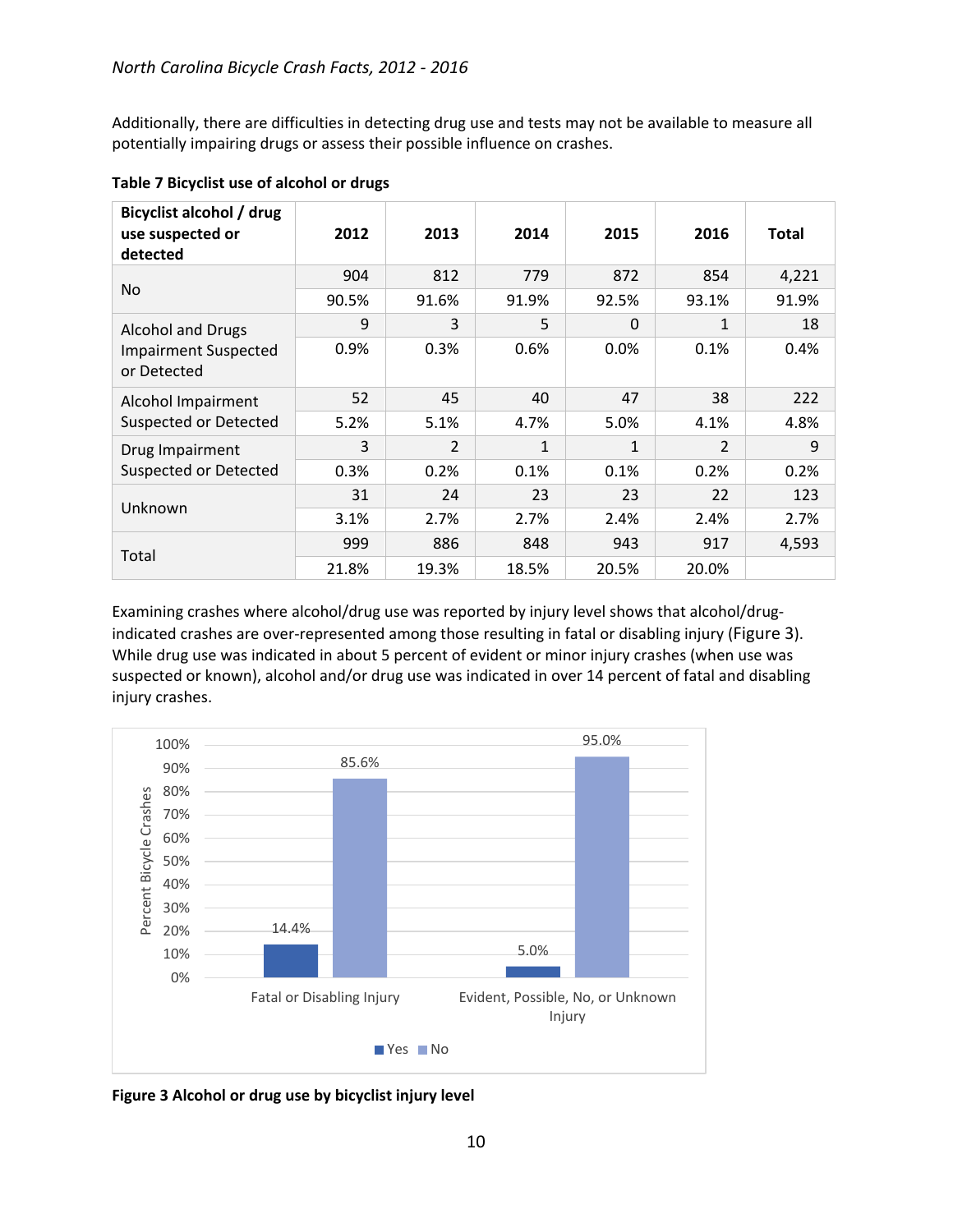## <span id="page-12-0"></span>**Bicyclist Gender**

There was relatively little change year-to-year, with male bicyclists accounting for an average of around 85 percent of crashes in where gender was indicated. Males are also strongly over-represented in the most serious crashes with 86 percent of fatal or disabling injury crashes having a male victim [\(Table 8\)](#page-12-3).

| <b>Bicyclist gender</b> | <b>Fatal or Disabling Injury</b> | Evident, Possible, No, or<br><b>Unknown Injury</b> | <b>Total</b> |
|-------------------------|----------------------------------|----------------------------------------------------|--------------|
| Female                  | 42                               | 654                                                | 696          |
|                         | 14.0%                            | 15.3%                                              | 15.2%        |
| Male                    | 259                              | 3,623                                              | 3,882        |
|                         | 86.0%                            | 84.7%                                              | 84.8%        |
| Total                   | 301                              | 4,277                                              | 4,578        |
|                         | 6.6%                             | 93.4%                                              |              |

#### <span id="page-12-3"></span>**Table 8 Gender by injury level**

## <span id="page-12-1"></span>**Driver Characteristics**

On average, over 14 percent of the collisions were reported to involve hit and run drivers (data not shown), in itself of interest to enforcement and safety officials. Driver characteristics data are usually lacking for hit and run drivers unless they were subsequently identified; occasionally data are missing for other drivers as well. The numbers and percentages in the driver tables below reflect the first driver involved in the crash and exclude cases with missing data for the drivers.

#### <span id="page-12-2"></span>**Driver Age**

Drivers younger than age 25 accounted for around 18 percent of all collisions with bicyclists [\(Table 9\)](#page-13-1). Additionally, drivers ages 25 to 29 accounted for over 11 percent (age intervals are shorter for younger age groups to show more detail). Among 10-year+ age groups, the largest proportion of crashes involved the 30 to 39-year group of drivers (over 18%), followed by the 40 to 49-year old group (over 17%). The proportions decrease by age for groups aged 50 and older. Again, these percentages reflect population numbers by age group as well as other types of exposure (amounts and times of driving and other risk factors).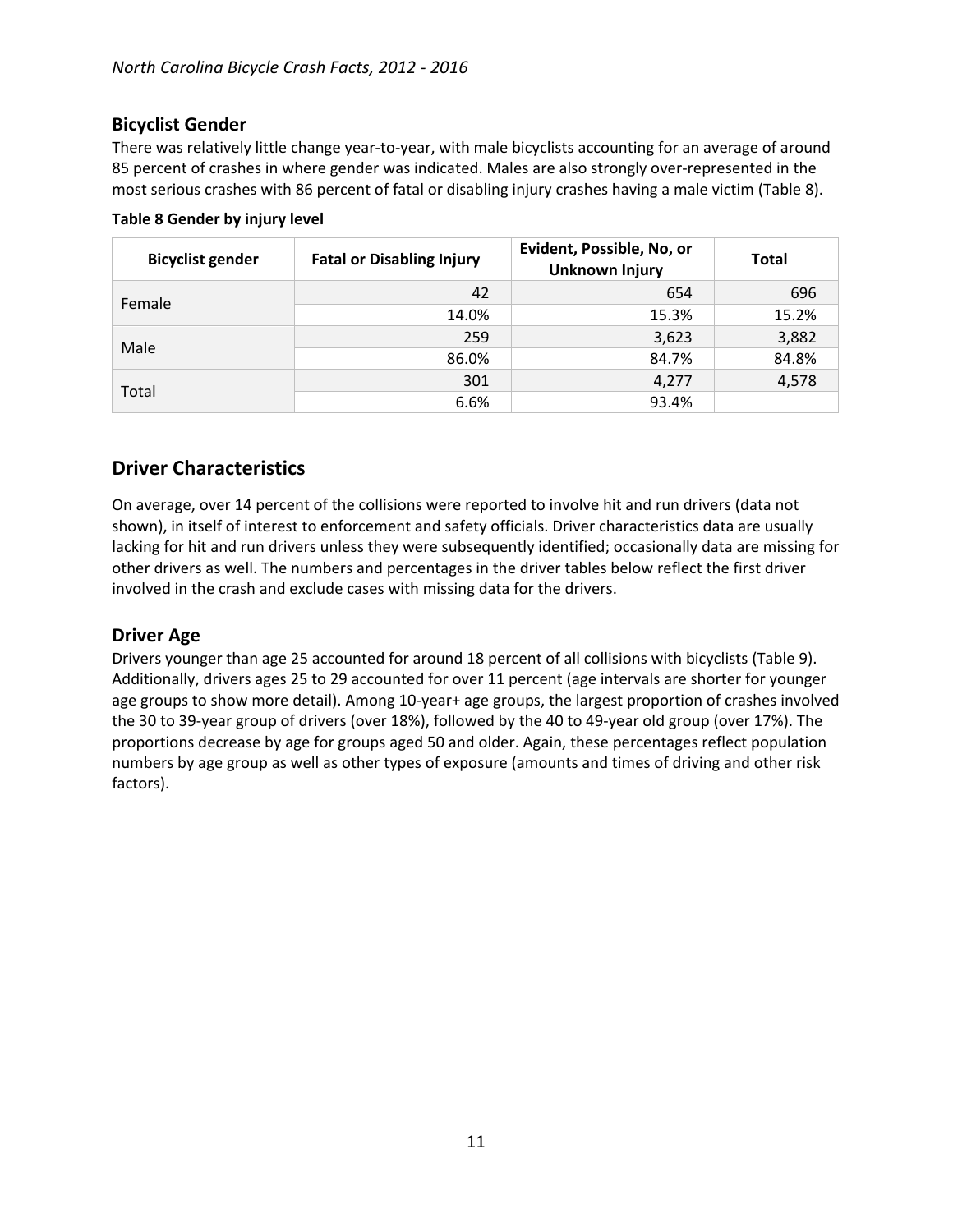| <b>Driver</b> age | 2012  | 2013  | 2014  | 2015  | 2016  | <b>Total</b> |
|-------------------|-------|-------|-------|-------|-------|--------------|
|                   | 77    | 39    | 45    | 47    | 52    | 260          |
| < 20              | 8.7%  | 5.0%  | 6.2%  | 5.7%  | 6.4%  | 6.4%         |
| $20 - 24$         | 122   | 103   | 77    | 95    | 76    | 473          |
|                   | 13.8% | 13.2% | 10.5% | 11.5% | 9.3%  | 11.7%        |
|                   | 97    | 82    | 80    | 93    | 117   | 469          |
| $25 - 29$         | 11.0% | 10.5% | 10.9% | 11.3% | 14.4% | 11.6%        |
|                   | 152   | 138   | 133   | 155   | 160   | 738          |
| $30 - 39$         | 17.2% | 17.6% | 18.2% | 18.8% | 19.6% | 18.3%        |
| 40-49             | 148   | 155   | 132   | 128   | 128   | 691          |
|                   | 16.8% | 19.8% | 18.1% | 15.5% | 15.7% | 17.1%        |
|                   | 113   | 104   | 108   | 118   | 120   | 563          |
| 50-59             | 12.8% | 13.3% | 14.8% | 14.3% | 14.7% | 13.9%        |
|                   | 96    | 104   | 79    | 112   | 93    | 484          |
| 60-69             | 10.9% | 13.3% | 10.8% | 13.6% | 11.4% | 12.0%        |
|                   | 78    | 57    | 77    | 78    | 69    | 359          |
| $70+$             | 8.8%  | 7.3%  | 10.5% | 9.4%  | 8.5%  | 8.9%         |
|                   | 883   | 782   | 731   | 826   | 815   | 4,037        |
| Total             | 21.9% | 19.4% | 18.1% | 20.5% | 20.2% |              |

<span id="page-13-1"></span>**Table 9 Age of drivers involved in crashes with bicyclists**

#### <span id="page-13-0"></span>**Driver Alcohol or Drug Use**

Alcohol and/or drug use by drivers in crashes with bicyclists was detected or suspected in 2 percent of crashes [\(Table 10\)](#page-14-2). This indication does not confirm impairment, or that alcohol or drugs were factors in the crash. Additionally, due to the many types of drugs and potential interactions along with difficulty in detecting diverse types of drugs and/or their effects, the accuracy of these data is uncertain. However, with increasing concerns about opioids and other classes of drugs, there may be interest in tracking and better-understanding these data.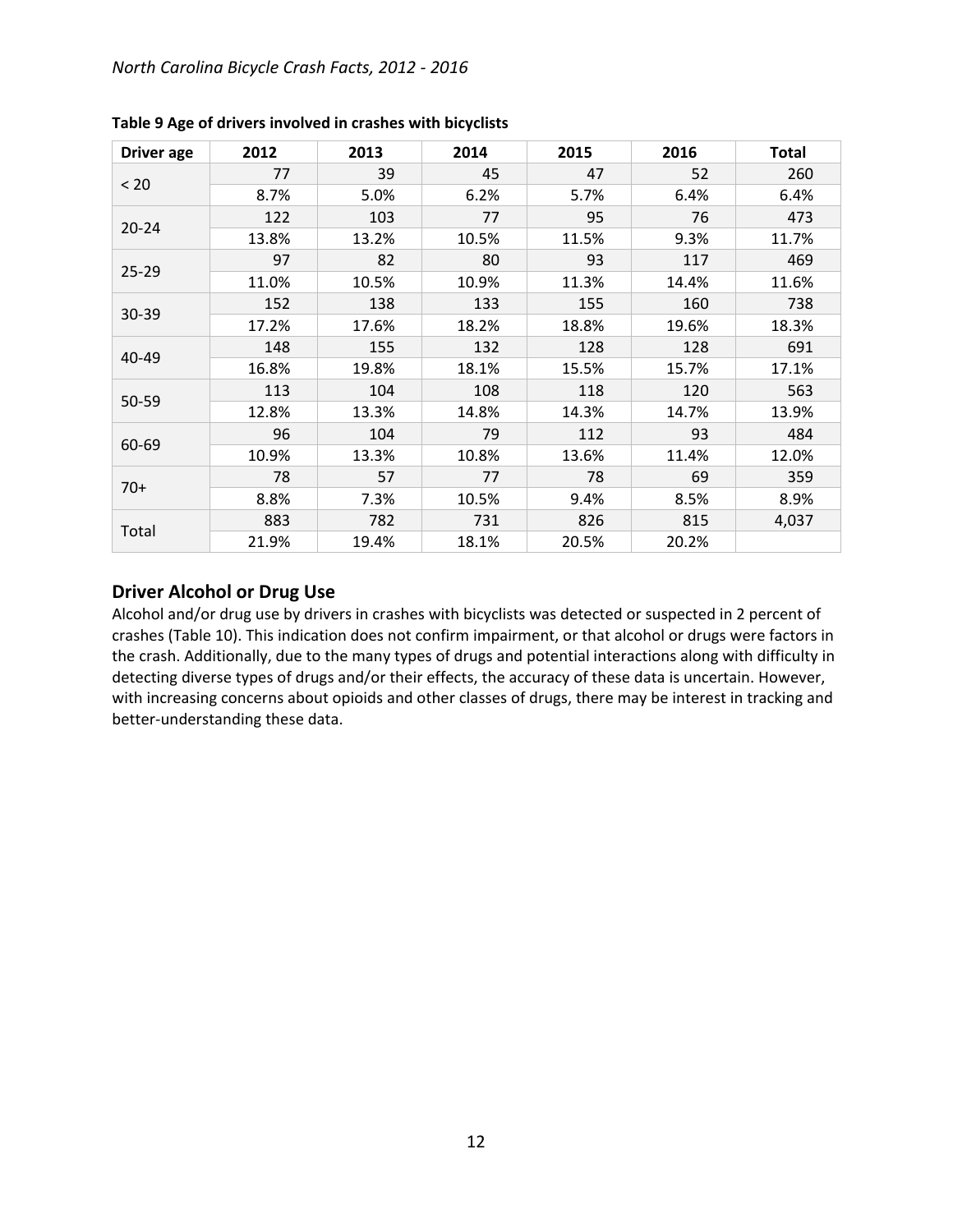| Driver alcohol / drug use<br>suspected or detected       | 2012     | 2013           | 2014     | 2015           | 2016           | <b>Total</b> |
|----------------------------------------------------------|----------|----------------|----------|----------------|----------------|--------------|
| No.                                                      | 857      | 747            | 695      | 796            | 789            | 3,884        |
|                                                          | 94.0%    | 92.9%          | 92.5%    | 94.0%          | 94.05          | 93.5%        |
| Alcohol and Drugs<br>Impairment Suspected or<br>Detected | $\Omega$ | 3              | $\Omega$ | 1              | 1              | 5            |
|                                                          | 0.0%     | 0.4%           | 0.0%     | 0.1%           | 0.1%           | 0.1%         |
| Alcohol Impairment<br>Suspected or Detected              | 13       | 17             | 15       | 11             | 10             | 66           |
|                                                          | 1.4%     | 2.1%           | 2.0%     | 1.3%           | 1.2%           | 1.6%         |
| Drug Impairment Suspected<br>or Detected                 | 3        | $\overline{2}$ | 4        | $\overline{2}$ | $\overline{2}$ | 13           |
|                                                          | 0.3%     | 0.2%           | 0.5%     | 0.2%           | 0.2%           | 0.3%         |
| Unknown                                                  | 39       | 35             | 37       | 37             | 37             | 185          |
|                                                          | 4.3%     | 4.4%           | 4.9%     | 4.4%           | 4.4%           | 4.5%         |
| Total                                                    | 912      | 804            | 751      | 847            | 839            | 4,153        |
|                                                          | 22.0%    | 19.4%          | 18.1%    | 20.4%          | 20.2%          |              |

#### <span id="page-14-2"></span>**Table 10 Driver use of alcohol or drugs**

## <span id="page-14-0"></span>**Where Bicycle Crashes Occur**

#### <span id="page-14-1"></span>**Development Extent**

As previously mentioned, around 71 percent of NC bicycle collisions between 2012 and 2016 occurred in urban settings, with around 29 percent in rural areas of the State, although, as noted above, data for urban and some rural jurisdictions may not be equally complete for all years [\(Figure 1\)](#page-4-1). Although designated as rural, some of these locations could also be built up or partly developed. In fact, when looking at development density, as coded by the reporting enforcement agencies, the trend is more heavily weighted toward bicycle crashes occurring in at least somewhat developed areas: over 85 percent of all crashes occurred in areas that are at least 30 percent developed, while fewer than 15 percent occurred in areas that are less than 30 percent developed, on average [\(Table 11\)](#page-15-3).

Areas that are between 30 percent and 70 percent developed may represent areas in transition, where infrastructure is often still more rural in nature and traffic speeds remain high, while demand for cycling, traffic volumes and roadway complexity may be increasing.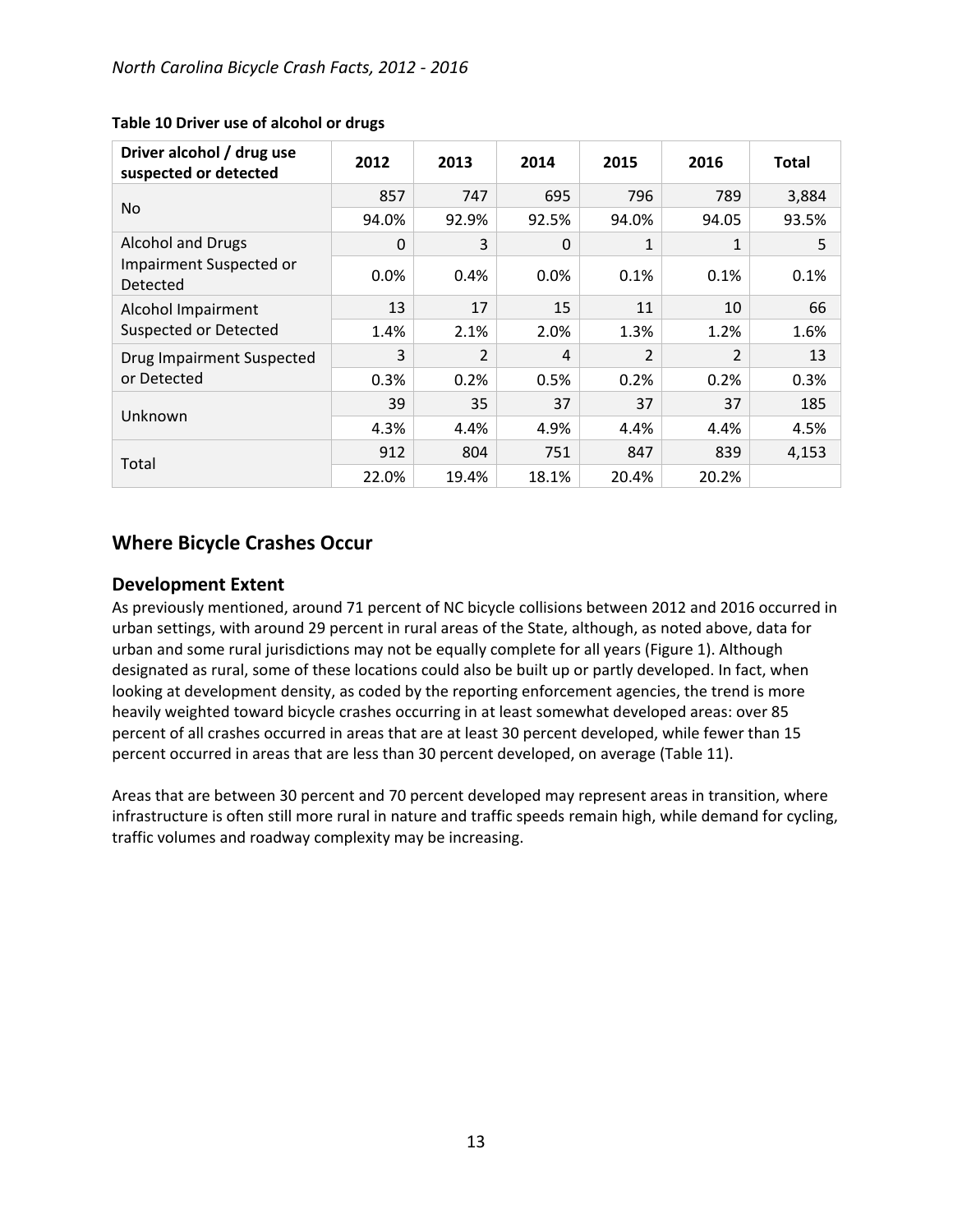#### *North Carolina Bicycle Crash Facts, 2012 - 2016*

| <b>Development extent</b>    | 2012  | 2013  | 2014  | 2015  | 2016  | Total |
|------------------------------|-------|-------|-------|-------|-------|-------|
| Rural (<30% Developed)       | 146   | 148   | 116   | 126   | 150   | 686   |
|                              | 14.3% | 16.5% | 13.6% | 13.2% | 15.7% | 14.7% |
|                              | 128   | 114   | 129   | 148   | 120   | 639   |
| Mixed (30% To 70% Developed) | 12.5% | 12.7% | 15.2% | 15.6% | 12.6% | 13.7% |
| Urban (>70% Developed)       | 746   | 635   | 605   | 677   | 685   | 3,348 |
|                              | 73.1% | 70.8% | 71.2% | 71.2% | 71.7% | 71.6% |
|                              | 1,020 | 897   | 850   | 951   | 955   | 4,673 |
| Total                        | 21.8% | 19.2% | 18.2% | 20.4% | 20.4% |       |

#### <span id="page-15-3"></span>**Table 11 Bicycle crashes by area of development extent**

### <span id="page-15-0"></span>**Development Type**

Somewhat reflecting the information on development extent, 43 percent of crashes occurred in areas indicated as commercial districts, 41 percent occurred in areas that were residential in character, over 11 percent in areas designated as farms, woods, or pasture, and small percentages occurred in institutional (over 3%) and industrial areas (< 0.5%) [\(Table 12\)](#page-15-4).

| Development type       | 2012  | 2013  | 2014  | 2015  | 2016         | <b>Total</b> |
|------------------------|-------|-------|-------|-------|--------------|--------------|
| Commercial             | 435   | 386   | 379   | 395   | 426          | 2,021        |
|                        | 42.6% | 43.0% | 44.6% | 41.5% | 44.6%        | 43.2%        |
| Farms, Woods, Pastures | 106   | 116   | 102   | 100   | 120          | 544          |
|                        | 10.4% | 12.9% | 12.0% | 10.5% | 12.6%        | 11.6%        |
| Industrial             | 3     | 6     | 3     | 5     | $\mathbf{1}$ | 18           |
|                        | 0.3%  | 0.7%  | 0.4%  | 0.5%  | 0.1%         | 0.4%         |
| Institutional          | 39    | 26    | 30    | 26    | 34           | 155          |
|                        | 3.8%  | 2.9%  | 3.5%  | 2.7%  | 3.6%         | 3.3%         |
| Residential            | 437   | 363   | 336   | 425   | 374          | 1,935        |
|                        | 42.8% | 40.4% | 39.5% | 44.7% | 39.2%        | 41.4%        |
| Total                  | 1,020 | 897   | 850   | 951   | 955          | 4,673        |
|                        | 21.8% | 19.2% | 18.2% | 20.4% | 20.4%        |              |

#### <span id="page-15-4"></span>**Table 12 Bicycle crashes by development type**

## <span id="page-15-1"></span>**Temporal and Environmental Factors**

#### <span id="page-15-2"></span>**Month of Year**

There is substantial difference in the proportions of bicycle-motor vehicle crashes related to month of year. In contrast to pedestrian collisions, more bicycle collisions occur during the warmer months [\(Figure](#page-16-1)  [4\)](#page-16-1), especially April through October (over 70% of all crashes) with September (over 11%) being the most prevalent month during the study period. January and February typically observe the fewest bicyclemotor vehicle collisions.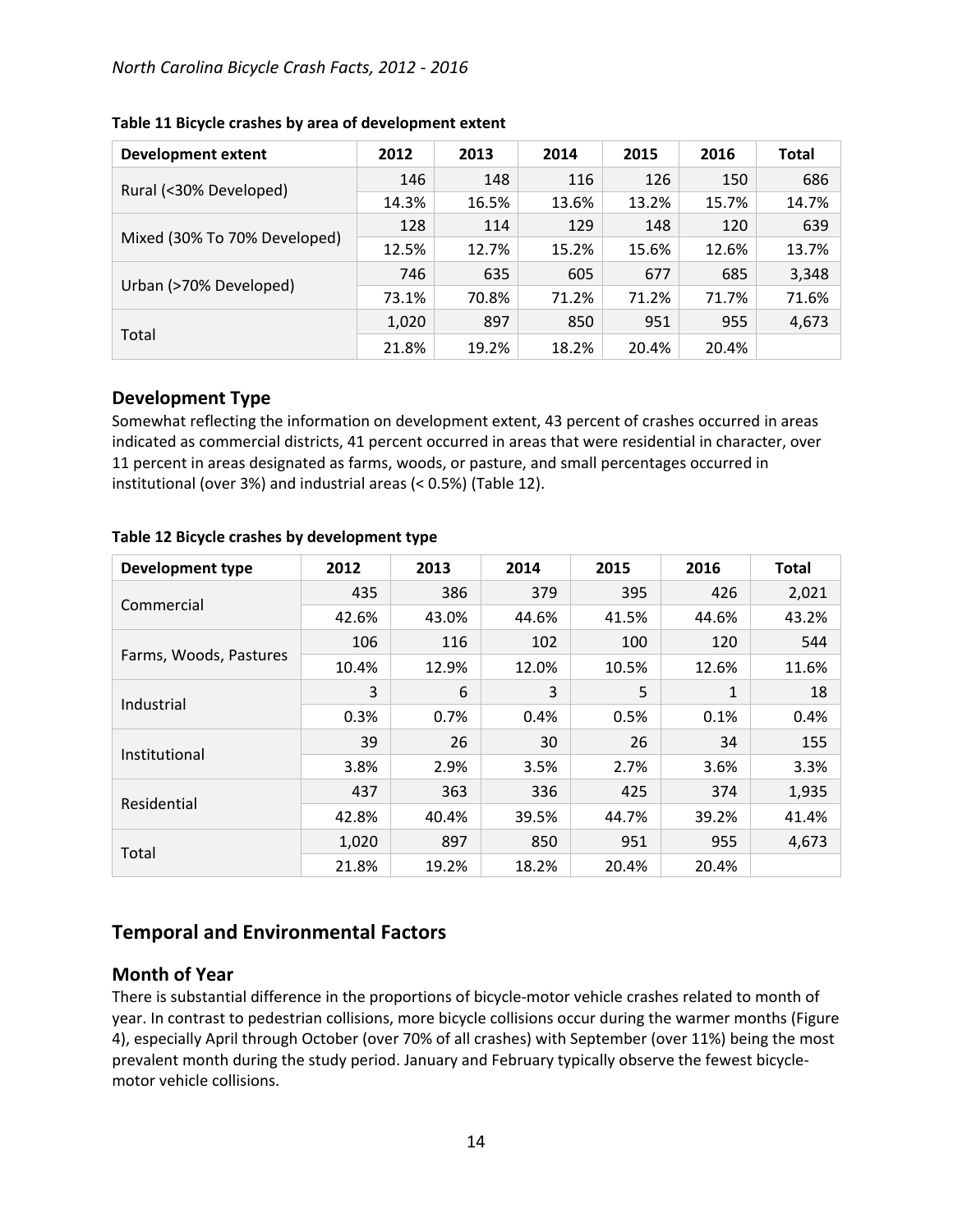

<span id="page-16-1"></span>**Figure 4 Bicycle crashes by month**

### <span id="page-16-0"></span>**Day of Week and Time of Day**

Weekdays have a higher crash rate compared with weekends [\(Figure 5\)](#page-16-2). Specifically, Friday was the highest crash day for the study period with Sundays having the fewest number.



<span id="page-16-2"></span>**Figure 5 Bicycle crashes by day of the week**

3 pm to 6 pm is the most prevalent time for bicycle-motor vehicle collisions during the study period with over 27 percent of all reported crashes occurring during these hours [\(Figure 6\)](#page-17-1). By contrast, less than 4 percent occurred in the overnight hours between 12 and 6 am.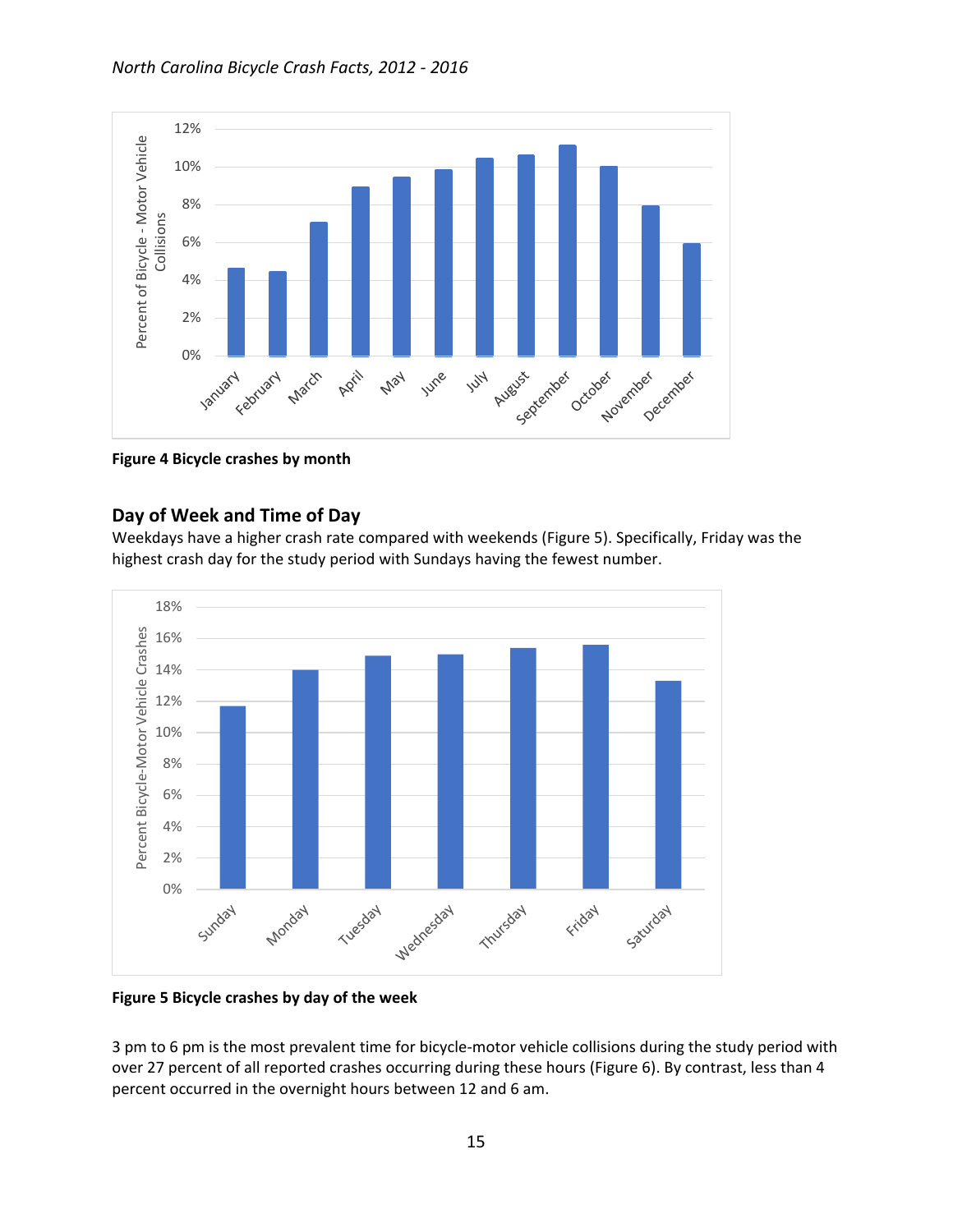

<span id="page-17-1"></span>**Figure 6 Bicycle Crashes by Time of Day**

## <span id="page-17-0"></span>**Light Conditions**

Just under 74 percent of crashes happened during daylight hours when most bicycle riding takes place [\(Figure 7\)](#page-17-2). Twelve percent occurred in darkness on lighted roadways, with around 9 percent at night on unlighted road sections. Dawn and dusk conditions combined account for around 5 percent of crashes, with all other or unknown lighting conditions accounting for less than 1 percent. There is some variability across years in these percentages, but no distinct trends. The proportions of crashes occurring under lower light conditions may be over-represented based on the amount of riding that occurs under such conditions, but we lack data to support this conjecture.



<span id="page-17-2"></span>**Figure 7 Bicycle crashes by light conditions**

There are significant differences between rural and urban locations for dark roadway crashes. Close to 21 percent of all rural crashes occurred in darkness along unlighted roads compared with around 4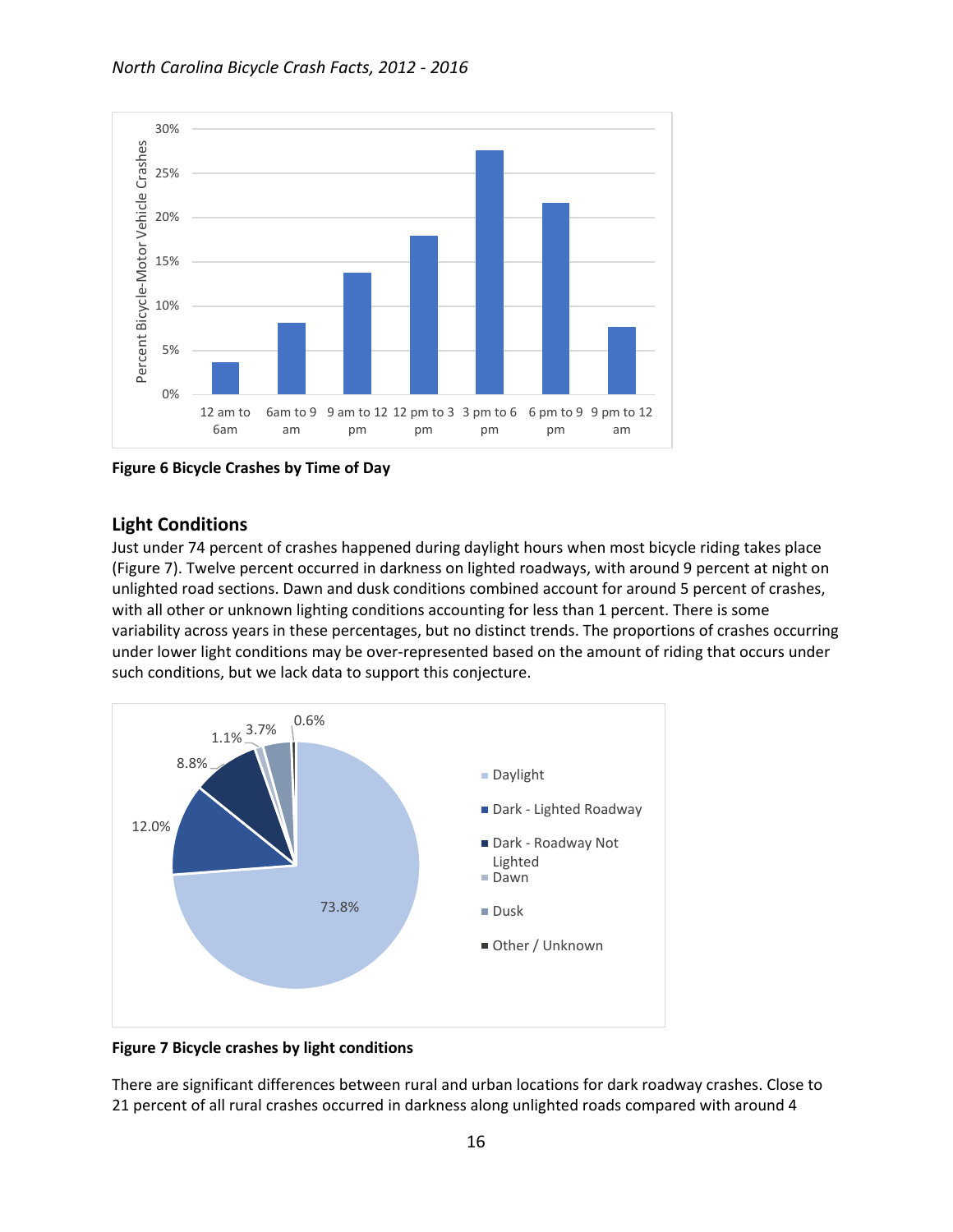percent in urban areas. Only around 3 percent of rural dark crashes involved a lighted roadway compared with over 15 percent in urban areas [\(Table 13\)](#page-18-1).

| <b>Light conditions</b>  | Rural | Urban | <b>Total</b> |
|--------------------------|-------|-------|--------------|
| Daylight                 | 920   | 2,528 | 3,448        |
|                          | 71.2% | 74.8% | 73.8%        |
| <b>Dusk</b>              | 47    | 126   | 173          |
|                          | 3.6%  | 3.7%  | 3.7%         |
| Dawn                     | 16    | 34    | 50           |
|                          | 1.2%  | 1.0%  | 1.1%         |
| Dark-lighted roadway     | 37    | 524   | 561          |
|                          | 2.9%  | 15.5% | 12.0%        |
| Dark-roadway not lighted | 268   | 145   | 413          |
|                          | 20.7% | 4.3%  | 8.8%         |
| Other / unknown          | 4     | 24    | 28           |
|                          | 0.3%  | 0.7%  | 0.6%         |
| Total                    | 1,292 | 3,381 | 4,673        |
|                          | 27.6% | 72.4% |              |

<span id="page-18-1"></span>**Table 13 Rural/urban crashes by light conditions**

North Carolina State law requires bicyclists operating at night to have an active, white front light visible from at least 300 feet, and a red rear light visible from at least 300 feet or wearing bright clothing that is visible for at least 300 feet.<sup>[8](#page-18-2)</sup> In addition, active rear, red lights are also available to supplement passive reflectors. Reflective clothing, bicycle treatments, leg and arm bands, helmets or other reflective gear may further help to increase the conspicuity of cyclists riding at night.

Locations where bicyclists frequently ride at night, such as trail crossings or commuting routes, may also be considered for enhanced street lighting at crossings, and better separated facilities such as signals for crossings and separated bike lanes or paths. (See Gibbons et al. 2008 FHWA report on lighting design for midblock crossings<https://www.fhwa.dot.gov/publications/research/safety/08053/>for more information.)

## <span id="page-18-0"></span>**Weather**

Most – nearly 95 percent over the five years – of bicycle-motor vehicle crashes occurred under clear or cloudy weather conditions [\(Figure 8\)](#page-19-2). Close to 5 percent of crashes took place under rainy conditions, with all other (icy, snowy, foggy, and other) conditions accounting for less than 1 percent of the total. Nevertheless, wet or slippery conditions affect bicyclists' ability to ride safely and efforts should be made to provide surfaces (which include pavement markings, utility covers, etc.) suitable for riding in wet weather. Close to 9 percent of crashes occurred when surfaces were wet or had standing water, which includes after a rainfall (surface conditions data not shown).

<span id="page-18-2"></span> <sup>8</sup> From BikeWalkNC website:<https://www.bikewalknc.org/important-nc-traffic-laws-applicable-to-bicyclists/>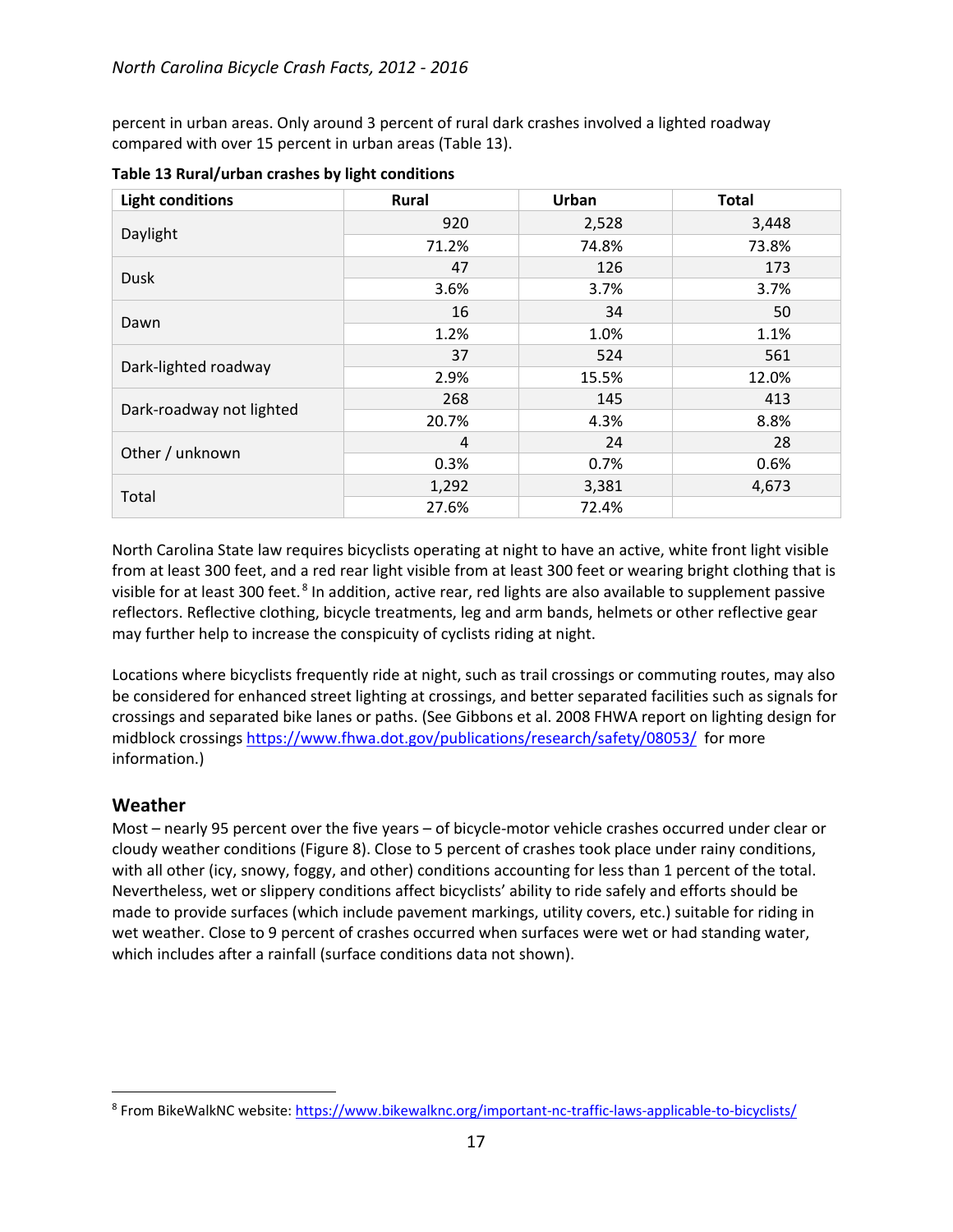

<span id="page-19-2"></span>**Figure 8 Bicycle crashes by weather conditions**

## <span id="page-19-0"></span>**Roadway Characteristics**

## <span id="page-19-1"></span>**Roadway Type**

On average, more than three-fourths of bicycle collisions that occurred on a roadway or road right-ofway occurred on two-way, undivided roads. Close to 16 percent occurred on two-way roads divided by an unprotected median, with much smaller percentages on two-way roads divided with a positive median barrier (often limited access roads), or on one-way roads [\(Figure 9\)](#page-19-3). Note that these designations are based on crash reporting; more accurate estimations of roadway characteristics may be obtained by joining the crash data with accurate roadway inventory data.



<span id="page-19-3"></span>**Figure 9 Bicycle crashes by roadway configuration**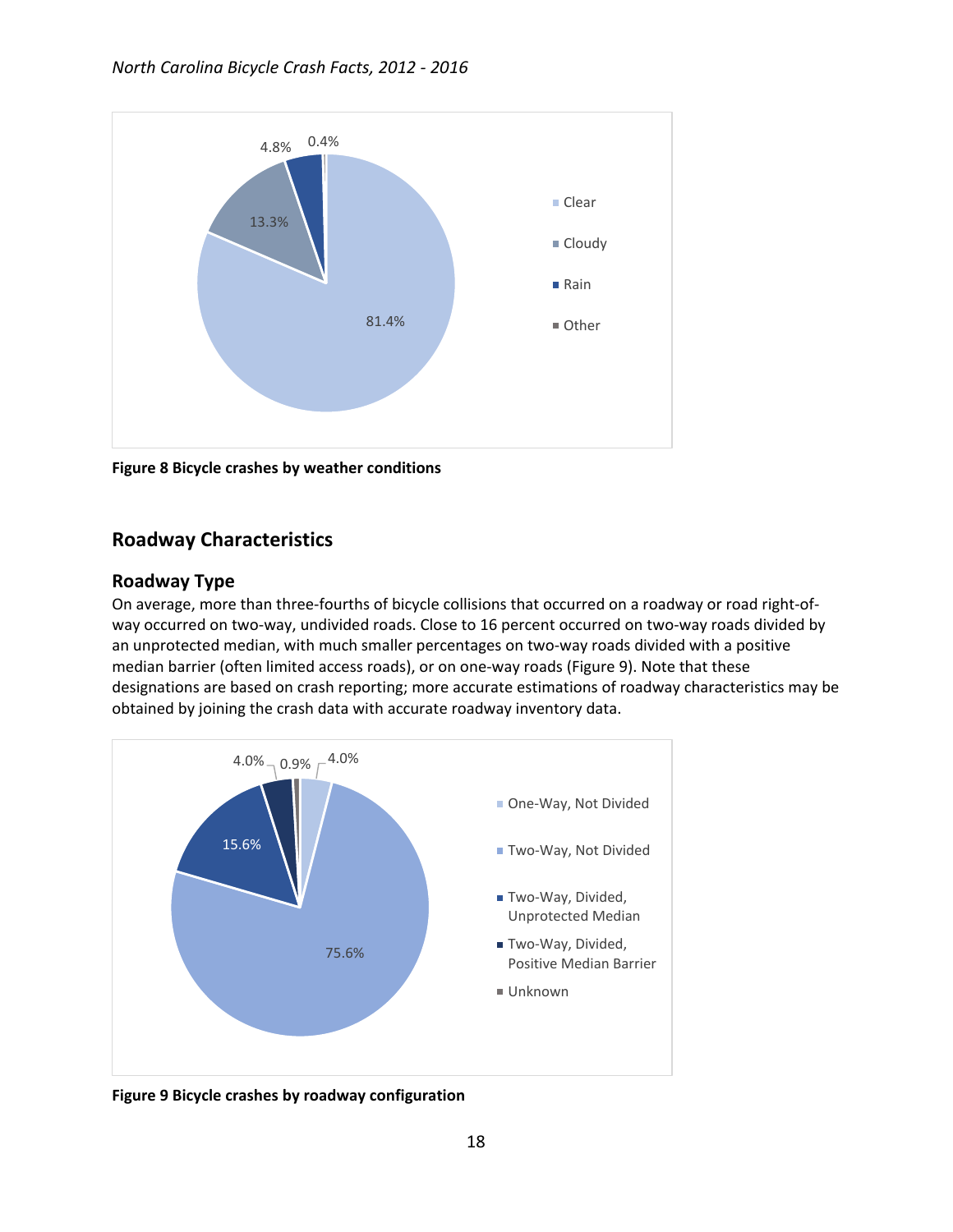## <span id="page-20-0"></span>**Speed Limit**

A majority (over 62%) of NC's bicycle-motor vehicle crashes that occurred on roadways with speed limit indications, occurred on roads with speed limits of 35 mph or less. However, crashes on higher speed roads may be especially severe. Over 8 percent of bicyclists struck on NC roads with speed limits of 35 mph and lower received fatal or disabling type injuries, but the proportions rose to 21 percent of those struck on 50 - 55 mph roads [\(Figure 10\)](#page-20-1).



#### <span id="page-20-1"></span>**Figure 10 Speed limits and severity of bicycle crashes (red markers indicate the percentage of crashes on different speed limit roads with fatal or disabling injury)**

The crash factors discussed in this summary provide information useful for assessing problems and providing safe and accessible bicycle facilities for local and State roads. Resources such as the [North](https://connect.ncdot.gov/projects/research/RNAProjDocs/RSA_Guide_FINAL.pdf)  [Carolina Pedestrian and Bicycle Road Safety Assessment Guide,](https://connect.ncdot.gov/projects/research/RNAProjDocs/RSA_Guide_FINAL.pdf) [BIKESAFE: Bicycle Safety Guide and](http://www.pedbikesafe.org/bikesafe/)  [Countermeasure Selection System,](http://www.pedbikesafe.org/bikesafe/) and others can provide additional assistance with diagnosing and identifying appropriate treatments for bicycle safety issues.

For additional information on the crash groups and other characteristics of bicycle-motor vehicle crashes occurring in the State over the same time period, and additional information on potential treatments, please see the companion *North Carolina Bicycle Crash Types, 2012-2016* summary report.